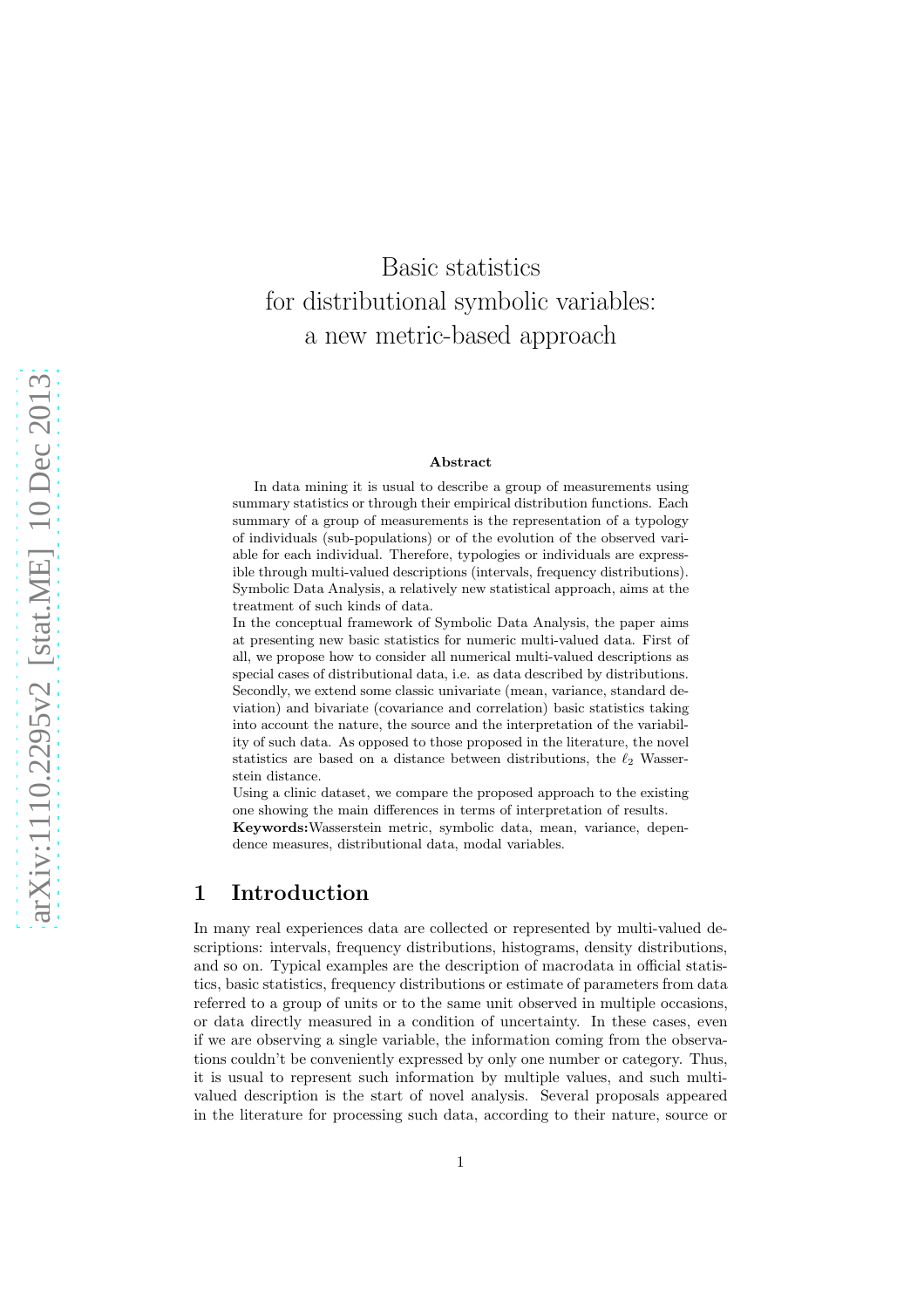mathematical modeling. For example, when data are expressed by intervals of R, Interval arithmetic [\[18](#page-27-0)], fuzzy set [\[19\]](#page-27-1), or a Symbolic Data Analysis [\[7](#page-26-0)] approach provide useful tools for their statistical treatment. When the data domain is categorical, a noteworthy approach is the Compositional data one [\[1](#page-26-1)]. Among the methods listed above, Symbolic Data Analysis (SDA) [\[7,](#page-26-0) [6,](#page-26-2) [4](#page-26-3), [20\]](#page-27-2) approach provides models and techniques for generalizing the statistical treatment of most of them. In fact, SDA is a relatively new statistical approach designed for processing data described by set-valued variables (or *Symbolic variables*) like interval, multi-valued discrete, multi-categorical, histogram and modal variables. In particular, modal variables can model the description of an individual, of a group, or of a concept, by distribution of probabilities, frequencies or, in general, by random variables.

In recent years, several authors proposed and defined new statistics and new techniques for the analysis of a particular case of modal data description: the histogram-valued data. Bertrand and Goupil [\[3](#page-26-4)] proposed a first set of basic univariate and bivariate statistics that was integrated and extended by Billard and Diday [\[6](#page-26-2)]. Further developments for the quantification of the variability and the dependence between variables of a set of multi-valued data can be found in [\[5\]](#page-26-5) and [\[8](#page-26-6)]. For interval data, the statistics proposed by Billard [\[5\]](#page-26-5) and Bertrand and Goupil [\[3](#page-26-4)] start from the assumption that an interval-valued data [a, b] is a uniformly distribution  $U \sim (a, b)$ . Considering histograms as a weighted collection of intervals, Bertrand and Goupil [\[3\]](#page-26-4) and Billard and Diday [\[6\]](#page-26-2) extended the univariate (mean, variance and standard deviation) and bivariate statistics (covariance and correlation) to histogram data.

A set of multi-valued data holds two kind of variability: an internal to data variability and a between data variability. The first is related to the multiplicity of values that describes the single observation: for example, an interval description has proper variability related to its width. The last is related to the different multi-valued descriptions: two intervals can be different for position, width or both. The basic univariate statistics proposed by Bertrand and Goupil [\[3\]](#page-26-4) and Billard and Diday [\[6\]](#page-26-2) are not sensible to express the role of the two sources of variability (for example, the variance of a set of identical multi-valued data is in general positive). In this paper, we propose a novel set of univariate and bivariate statistics that better take into account the two sources of variability and extend some properties of the classic basic statistics to those for multi-valued numeric data.

The paper is organized as follows: in section [2](#page-2-0) we present the different multivalued numerical data according to their definition in SDA, and how to consider them as a unique, more general, type of data described by distributions. In section [3,](#page-5-0) we show state-of-the-art basic univariate statistics and their coincidence with the basic statistics of finite mixture of distributions, we reflect on their use and we propose new basic statistics that solve some discrepancies present in the former approach. The novel univariate statistics emerge from the definition of a measure of variability that is related to a distance between distributions. Among the different distances presented in the literature, we motivate the choice of the  $\ell_2$  Wasserstein distance [\[22\]](#page-27-3) showing the gain of interpretability of the results provided by this choice and its consistency with the double source of variability of a set of multi-valued data.

The choice of the  $\ell_2$  Wasserstein distance allows to use a novel product opera-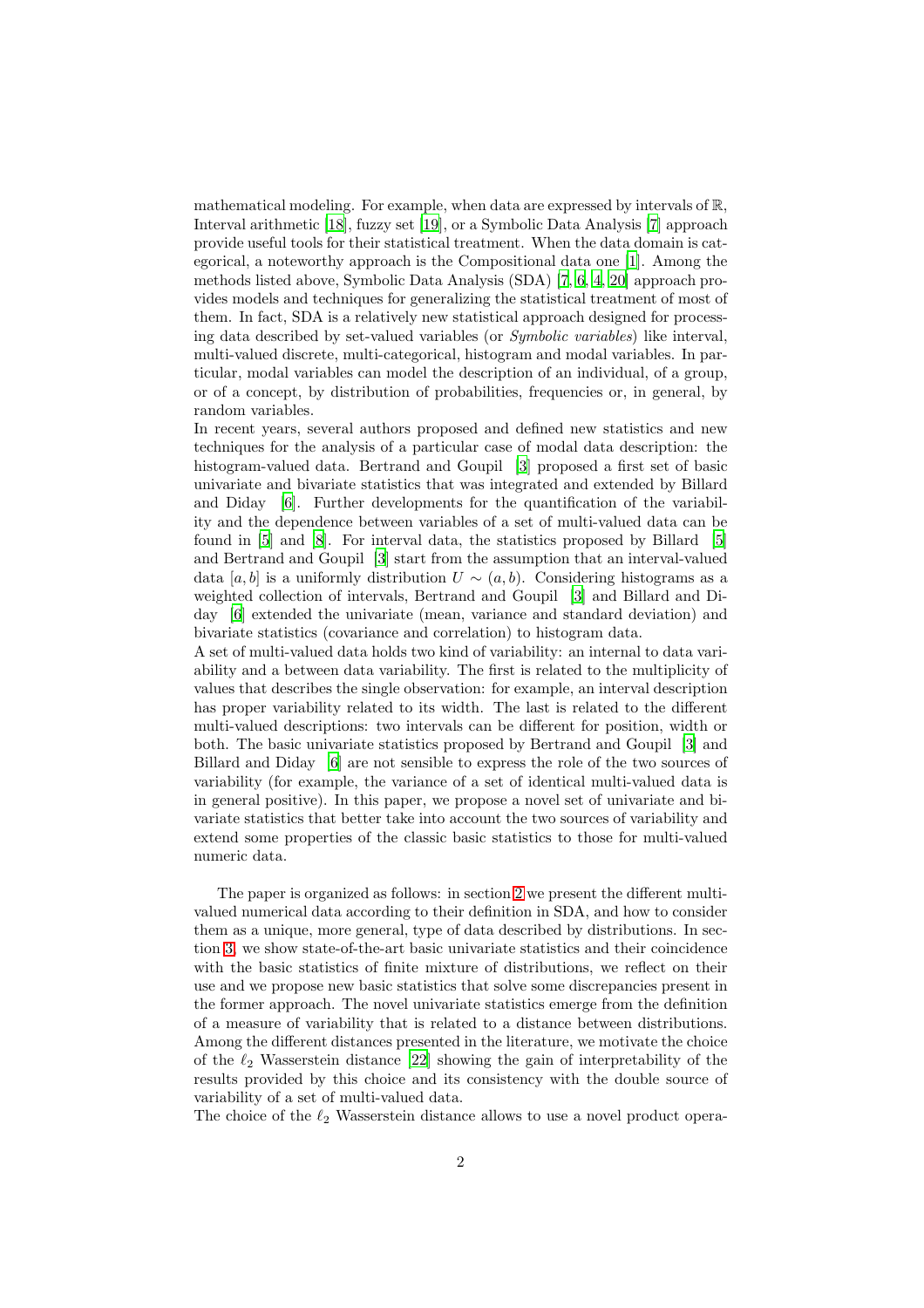tor between two distributions. Using such an operator, in section [4,](#page-16-0) we propose an extension of the classical covariance and correlation measures between two standard variables to the case of numeric modal variables. Also in this case, we show that it is possible to take into account the different source of variability of the multi-valued data.

Using a clinic dataset presented in [\[6](#page-26-2)], in section [5](#page-18-0) we present an application of the proposed statistics and a comparison with those proposed in the same book. The results give evidence of the interpretative properties of the novel statistics. Section [6](#page-24-0) ends the paper with some comments and suggestions for future research.

#### <span id="page-2-0"></span>2 Numerical symbolic modal data

The definition of the types of data used in this paper is presented consistently with the Symbolic Data Analysis (SDA)[\[7](#page-26-0), [6](#page-26-2)] terminology. SDA aims to extend classical data analysis and statistical methods to more complex data called *symbolic data* that are realizations of a so-called *symbolic variables*. In SDA the *symbolic datum* describes an individual according to a set of numbers or categories, that can be equipped with a set of weights, while *standard datum* describe an individual assigning a single measurement (number or category) of a standard variable. Bock and Diday [\[7\]](#page-26-0) defined *symbolic variables* as follows:

Definition 1. *Let* E *be a set of objects, a variable* Y *is termed* set-valued *with domain*  $\mathcal{Y}$ *, if for all*  $i \in E$ *,* 

$$
Y: E \to D \n i \mapsto y(i)
$$
\n(1)

*where the description* D *is defined by*  $D = \mathcal{P}(\mathcal{Y}) = \{U \neq \emptyset | U \subseteq \mathcal{Y}\}\$ . A set*valued variable* Y *is called* multi-valued *if its description set*  $D_c$  *is the set of all finite subsets of the underlying domain*  $\mathcal{Y}$ *; such that*  $|y(i)| < \infty$ *, for all*  $i \in E$ *.* 

*A set-valued variable* Y *is called* categorical multi-valued *if it has a finite set*  $\mathcal Y$  *of categories and* quantitative multi-valued *if the values*  $y(i)$  *are finite sets of real numbers.*

*A set-valued variable* Y *is called* interval-valued *if its description set*  $D<sub>I</sub>$  *is the set of intervals of* R*.*

Bock and Diday [\[7\]](#page-26-0) also defined *modal (symbolic) variables* as follows:

Definition 2. *A modal variable* Y *on a set* E *of objects with domain* Y *is a mapping*

$$
y(i) = (S(i), \pi_i), \forall i \in E
$$
\n<sup>(2)</sup>

*where*  $\pi_i$  *is a measure or a (frequency, probability or weight) distribution on the domain*  $Y$  *of possible observation values (completed by a*  $\sigma$ -field), and  $S(i) \subseteq Y$ *is the support of*  $\pi_i$  *in the domain*  $\mathcal{Y}$ *. The description set of a modal variable is denoted with* Dm*.*

In the present paper, it is not considered the *multi-categorical* case, but only those descriptions based on numerical support. We propose to treat all numerical (single-valued or set-valued) variables as particular cases of the modal variables. In particular, we propose to treat data in a probabilistic perspective, as *distributional data*. In order to follow the terminology adopted in SDA,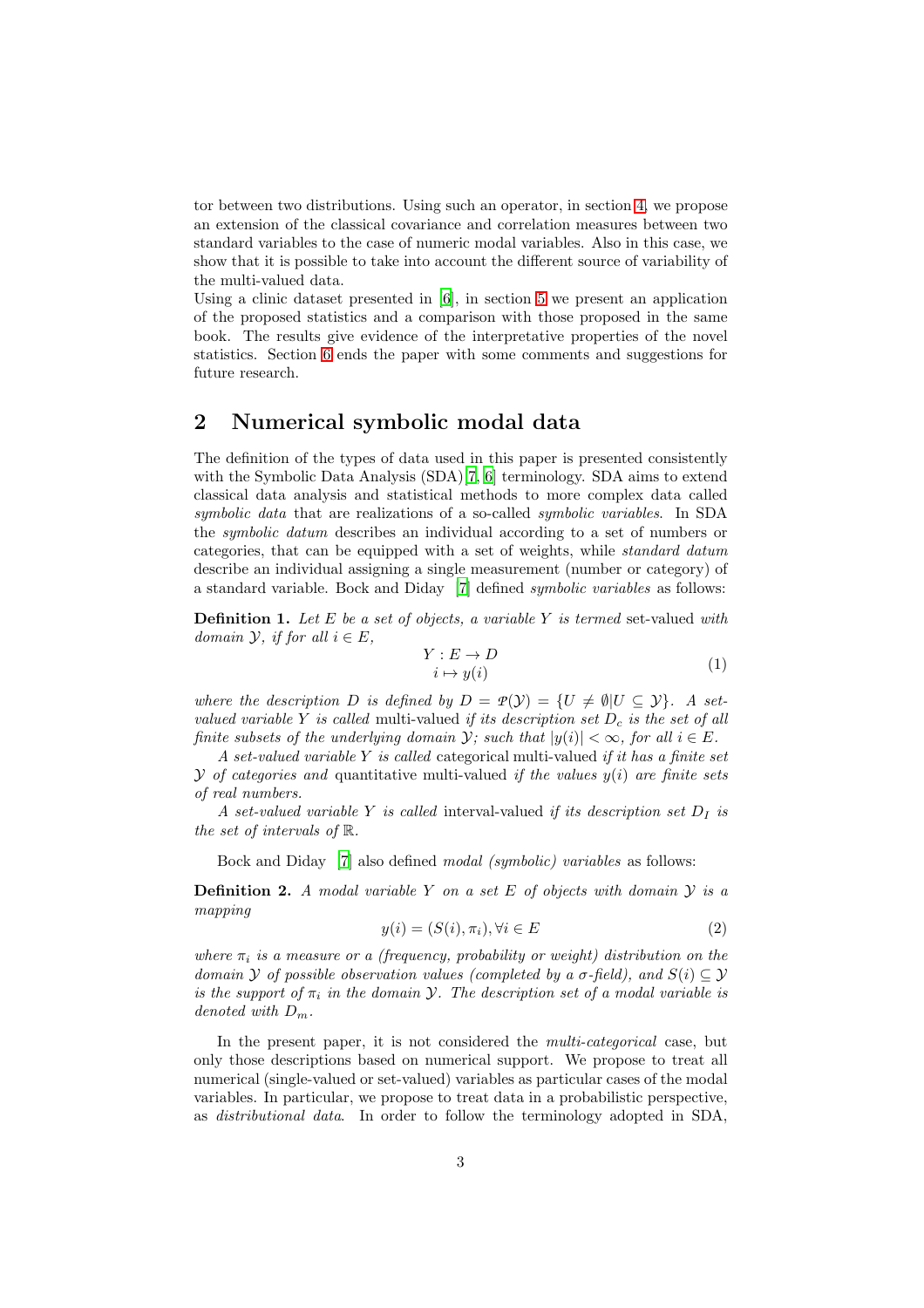the variables which allow distributions as description of individuals are termed *modal-numeric* (probabilistic) variables.

Definition 3. *Given a set* E *of objects with domain* Y *and support* S(i) *partitioned into*  $n_i$  *subsets, a probability measure associated with* a *density function* ψ *and with the respective distribution function* Ψ*, such that*

$$
\Psi_i(y = S_h(i)) = \int_{S_h(i)} \psi_i(z) dz
$$
\n(3)

*where*  $h = 1, \ldots, n_i$ , a modal (probabilistic) variable Y *is a mapping* 

$$
y(i) = (S_h(i), \Psi_i(S_h(i))) \,, \forall i \in E. \tag{4}
$$

In the following, we consider the main types of symbolic numeric variables. After defining the support  $S(i)$ , the density function  $\psi$  and the distribution function Ψ, we propose how to consider them as particular modal-numeric descriptor.

**Classic single valued data**  $S(i) = y_i$  such that  $y_i \in \mathbb{R}$ , and  $\pi_i = 1$ 

In this case, the individual  $i \in E$  is described by a single value  $y_i$ .  $y(i) =$  $y_i$  is considered like a modal-numeric datum associated with a density function that follows as Dirac delta function shifted in  $y_i$ :

$$
\psi_i(y) = \delta(y - y_i) = \begin{cases} +\infty & \text{if } y = y_i \\ 0 & \text{otherwise} \end{cases}
$$

subject to the constraint that  $\int_{-\infty}^{+\infty} \delta(z - y_i) dz = 1$ . The corresponding distribution function is:

$$
\Psi_i(y) = \int_{-\infty}^y \delta(z - y_i) dz
$$

Therefore the modal-numeric description is:

$$
y(i) = (y_i, \Psi_i(y_i)) = (y_i, 1).
$$

Multi-valued discrete description Modal multi-valued discrete description can be considered as a mixture of Dirac delta distributions, where  $S(i)$  is a set of distinct single values.

The support can be written as  $S(i) = \{y_{1i},...,y_{li},...,y_{nii}\}\$  where, each element of the support is associated with a  $\pi_{li}$ , such that  $\sum_{l=1}^{n_i} \pi_{li} = 1$  (or the mixing weights). We then consider the function:

$$
\psi_i(y) = \sum_{l=1}^{n_i} \pi_{li} \delta(y - y_{li})
$$

where  $\psi_i(y)$  is a density function associated to the description of i and the corresponding distribution function is:

$$
\Psi_i(y) = \sum_{l=1}^{n_i} \left( \pi_{li} \int_{-\infty}^y \delta(z - y_{li}) dz \right).
$$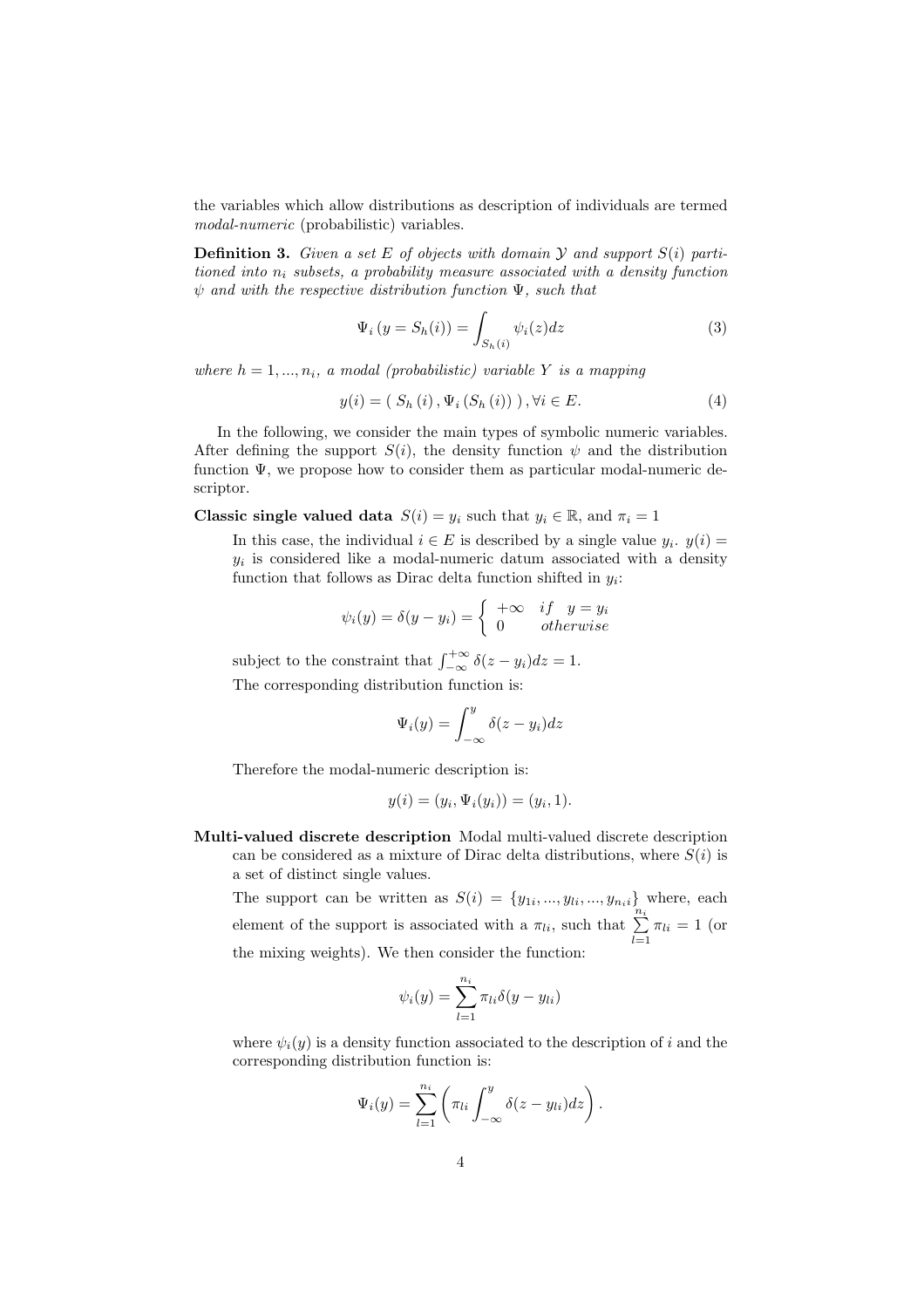In this case, the modal-numeric description is:

$$
y(i) = \{(y_{1i}, \pi_{1i}), \ldots, (y_{n_i}, \pi_{n_i})\}.
$$

**Interval description**  $S(i) = [a_i, b_i]$  such that  $a_i \leq y_i \leq b_i$ , and assuming a uniform distribution in  $S(i) = [a_i, b_i]$ , we can rewrite  $\pi_i$  as

$$
\psi_i(y) = \begin{cases} \frac{1}{b_i - a_i} & if \quad a_i \le y \le b_i \\ 0 & otherwise \end{cases}
$$

The corresponding distribution function is:

$$
\Psi_i(y) = \begin{cases} 0 & if \quad y < a_i \\ \int_{a_i}^y \frac{1}{b_i - a_i} dz & if \quad a_i \le y \le b_i \\ 1 & if \quad y > b_i \end{cases}
$$

In this case, the modal-numeric description is:

$$
y(i) = ([a_i, b_i], \Psi_i(a_i \le y \le b_i)) = ([a_i, b_i], 1).
$$

If it is known the distribution of the data on the interval we may consider  $\Psi_i(y)$  as a the (cumulative) distribution function corresponding to  $\psi_i(y)$ .

**Histogram valued description** We assume that  $S(i) = [\underline{y}_i; \overline{y}_i]$  (the support is bounded in  $\mathbb{R}$ ). The support is partitioned into a set of  $n_i$  intervals  $S(i) = \{I_{1i}, \ldots, I_{ui}, \ldots, I_{ni}\}\text{, where } I_{li} = \left[\underline{y}_{li}, \overline{y}_{li}\right) \text{ and } l = 1, \ldots, n_i \text{, i.e.}\right]$ 

i. 
$$
I_{li} \cap I_{mi} = \emptyset; l \neq m ;
$$
  
ii. 
$$
\bigcup_{l=1,...,n_i} I_{li} = S(i)
$$

Histograms suppose that each interval is uniformly dense. It is possible to define the modal description of  $i$  as follows:

$$
y(i) = \{ (I_{li}, \pi_{li}) \mid \forall I_{li} \in S(i); \ \pi_{li} = \Psi_i(\underline{y}_{li} \le y \le \overline{y}_{li}) = \int_{I_{li}} \psi_i(z) dz \ge 0 \}
$$

where  $\int$  $S(i)$  $\psi_i(z)dz=1.$ 

Given the generical interval  $I_{li} = \left[\underline{y}_{li}, \overline{y}_{li}\right]$  where  $\underline{y}_{li} < \overline{y}_{li}$ , and  $U(y|I_{li}) =$  $U(y|\underline{y}_{li}, \overline{y}_{li})$  as the Uniform continuous function defined between  $\underline{y}_{li}$  and  $\overline{y}_{li}$ , we may rewrite a histogram as a linear combination of Uniform distribution (a mixture) as follows:

$$
\psi_i(y) = \sum_{l=1}^{n_i} \pi_{li} U(y|I_{li})
$$

where  $\psi_i(y)$  is a density function associated to the description of i and the corresponding distribution function is:

$$
\Psi_i(y) = \sum_{l=1}^{n_i} \left( \pi_{li} \int_{-\infty}^y U(z|I_{li}) dz \right).
$$

In this case, the modal-numeric description is:

$$
y(i) = \{(I_{1i}, \pi_{1i}), \ldots, (I_{n_i i}, \pi_{n_i i})\}.
$$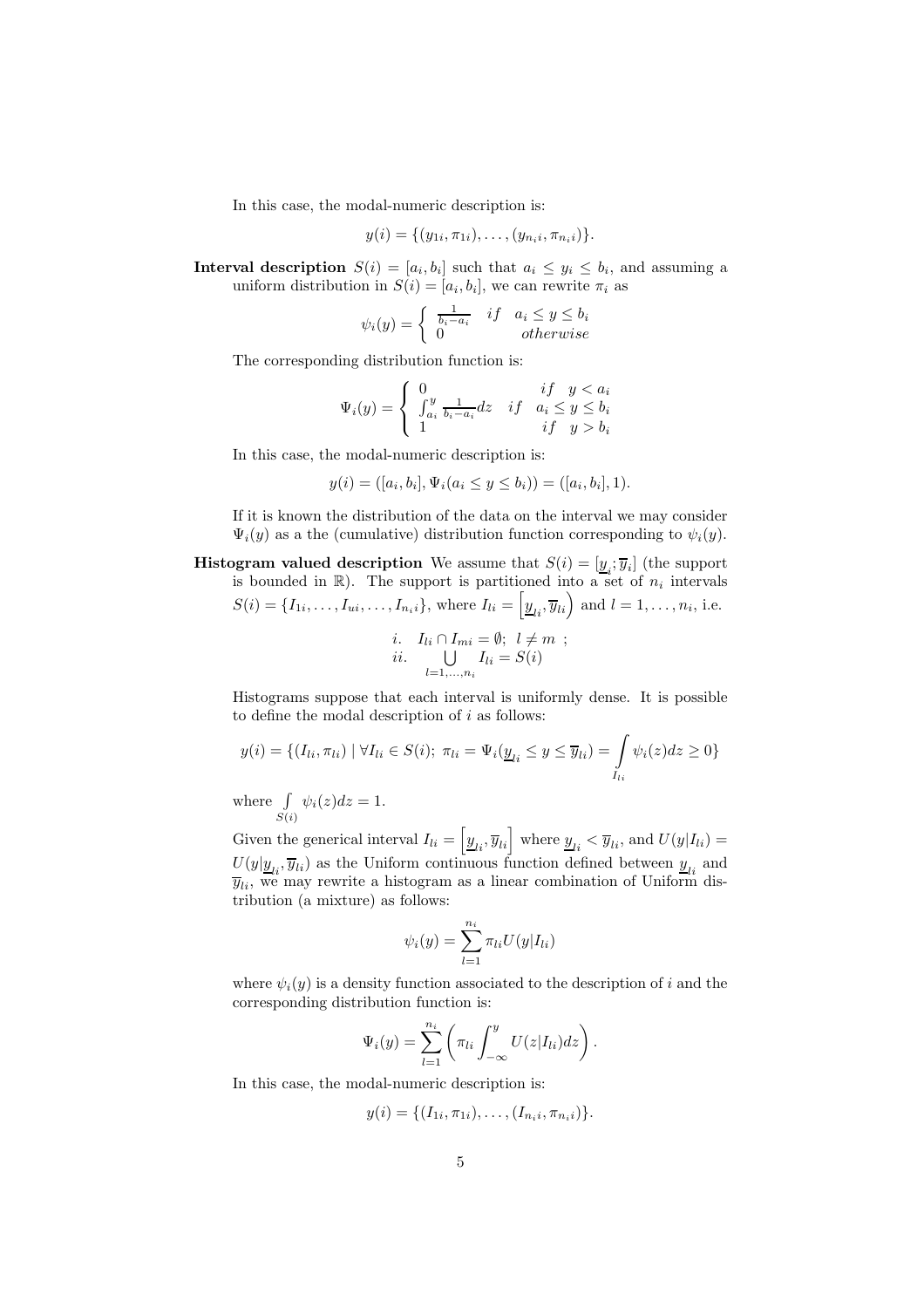**Continuous random variable**  $S(i)$  correspond to the support of the random variable,  $\psi_i(y)$  correspond to its density function.

We can consider, then, the density as

$$
\psi_i(y) = f_i(y|\mathbf{\Theta}),
$$

where  $\Theta$  is a vector of parameters, and the distribution function as

$$
\Psi_i(y) = \int_{-\infty}^y f_i(z|\Theta) dz.
$$

In this case the modal-numeric description is:

$$
y(i) = (y, \psi_i(y)).
$$

In conclusion, the numeric *set-valued* variables (single-valued and interval-valued) are considered *distributional* variables (or numeric modal symbolic variables) whose distribution function is a uniform or a  $\delta$ -Dirac distribution. While the first assumption is accepted in the SDA literature [\[3\]](#page-26-4), the last one corresponds to the same assumption for a thin interval: a point-value can be considered a zero-width interval.

The proposed reformulation of the different types of numeric symbolic variables into a unique and more general type of *distributional symbolic variable* (a numerical modal probabilistic symbolic variable) permits to consider a unique approach for computing univariate and bivariate statistics for a wide class of symbolic numeric data. The rest of the paper discusses the proposal of new statistics for *distributional variables*.

## <span id="page-5-0"></span>3 Basic univariate statistics for numerical symbolic data

The first to propose a set of univariate and bivariate statistics for *symbolic data* was Bertrand and Goupil [\[3\]](#page-26-4), and subsequently Billard and Diday [\[6\]](#page-26-2) improved them. The Bertrand and Goupil [\[3\]](#page-26-4) approach relies on the so-called *two level paradigm* presented in SDA in [\[7\]](#page-26-0): the set-valued description of a statistical unit of a *higher* order is the generalization of the values observed for a class of the *lower* order units. For example, the income distribution of a *nation* (the higher order unit) is the empirical distribution of the incomes of each citizen (the lower order units) of that nation. Naturally, other generalization of grouping criteria can be taken into consideration.

The generalization process from lower to higher order units considered by Bertrand and Goupil [\[3\]](#page-26-4) and by Billard and Diday [\[6](#page-26-2)] implies the following assumptions: given two symbolic data  $y(1)$  and  $y(2)$  described by the frequency distributions  $f_1(y)$  and  $f_2(y)$ , a lower order unit can be described by a single value  $y_0$  that has a probability of occurring equal to  $\frac{f_1(y_0)+f_2(y_0)}{2}$ . The univariate statistics proposed by Bertrand and Goupil [\[3](#page-26-4)] and by Billard and Diday [\[6\]](#page-26-2) for a symbolic variable (namely, a variable describing higher order units, or a class of units) correspond to those of the classic variable used for describing the (unknown) lower order units. Thus, given a set  $E$  of n higher order units described by the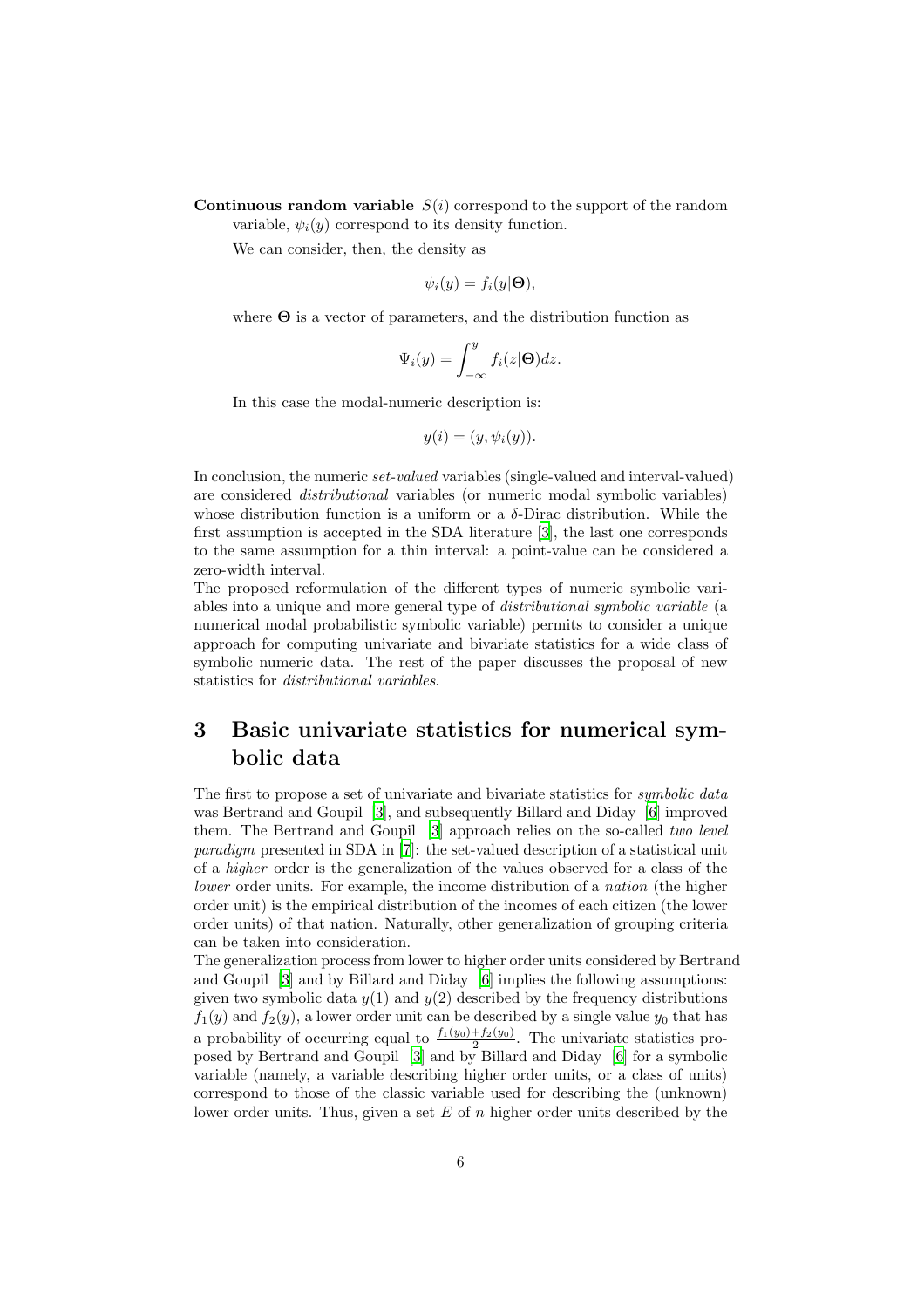numerical symbolic variable  $Y$ , the mean, the variance and the standard deviation proposed by Bertrand and Goupil [\[3\]](#page-26-4) and extended by Billard and Diday  $[6]$  correspond to those of a finite mixture of n density (or frequency) functions with mixing weights equal to  $\frac{1}{n}$ . Given *n* density functions denoted with  $\phi_i(y)$ with the respective means  $\mu_i = E(Y_i)$  and variance  $\sigma_i^2 = E[(Y_i - \mu_i)^2]$ , and given the finite mixture density  $\phi(y)$  as follows:

$$
\phi(y) = \sum_{i=1}^{n} \frac{1}{n} \phi_i(y) = \frac{1}{n} \sum_{i=1}^{n} \phi_i(y),\tag{5}
$$

Frühwirth-Schnatter [\[10\]](#page-26-7) shows that the mean  $\mu = E(Y)$  and the variance  $\sigma^2 = E[(Y - \mu)^2]$  of  $\phi(y)$  are the following:

<span id="page-6-0"></span>
$$
\mu = E(Y) = \frac{1}{n} \sum_{i=1}^{n} \mu_i; \tag{6}
$$

$$
\sigma^2 = E[(Y - \mu)^2] = \frac{1}{n} \sum_{i=1}^n (\mu_i^2 + \sigma_i^2) - \mu^2.
$$
 (7)

It is worth noting that the two statistics in eq. [\(6\)](#page-6-0) and [\(7\)](#page-6-0) are the same as those proposed by Billard and Diday [\[6\]](#page-26-2) for a numeric symbolic variable, except for a different notation.

For the sake of simplicity, we show only the formulas related to interval-valued data. Let  $Y$  be an interval-valued variable, thus, the generic symbolic datum is  $y(i) = [a_i; b_i]$  with  $a_i \leq b_i$  belonging to R. According to [\[3\]](#page-26-4),  $y(i)$  is considered as a uniform distribution in  $[a_i; b_i]$ , with mean equal to  $\mu_i = \frac{a_i + b_i}{2}$  and variance equal to  $\sigma_i^2 = \frac{(b_i - a_i)^2}{12}$ . Given a set of *n* units described by a interval-valued variable, the *symbolic sample mean*  $\bar{Y}$  [\[6](#page-26-2), eq. (3.22)] is:

<span id="page-6-2"></span>
$$
\bar{Y} = \frac{1}{2 \cdot n} \sum_{i=1}^{n} (b_i + a_i).
$$
 (8)

It is straightforward to show its equivalence with  $\mu$  in eq.[\(6\)](#page-6-0), indeed:

$$
\bar{Y} = \frac{1}{n} \sum_{i=1}^{n} \frac{(b_i + a_i)}{2} = \frac{1}{n} \sum_{i=1}^{n} \mu_i = \mu.
$$

In [\[6,](#page-26-2) eq. (3.22)] is also proposed the *symbolic sample variance* as follows:

<span id="page-6-1"></span>
$$
S^{2} = \underbrace{\frac{1}{3 \cdot n} \sum_{i=1}^{n} (b_{i}^{2} + b_{i} \cdot a_{i} + a_{i}^{2})}_{(I)} - \underbrace{\frac{1}{4 \cdot n^{2}} \left[ \sum_{i=1}^{n} (a_{i} - b_{i}) \right]^{2}}_{(II)}.
$$
 (9)

Considering that:

$$
\mu_i^2 + \sigma_i^2 = \left(\frac{b_i + a_i}{2}\right)^2 + \frac{(b_i - a_i)^2}{12} = \frac{(b_i + a_i)^2}{4} + \frac{(b_i - a_i)^2}{12} =
$$
  
= 
$$
\frac{3b_i^2 + 3a_i^2 + 6b_i a_i + b_i^2 + a_i^2 - 2b_i a_i}{12} =
$$
  
= 
$$
\frac{4b_i^2 + 4a_i^2 + 4b_i a_i}{12} = \frac{b_i^2 + b_i \cdot a_i + a_i^2}{3}
$$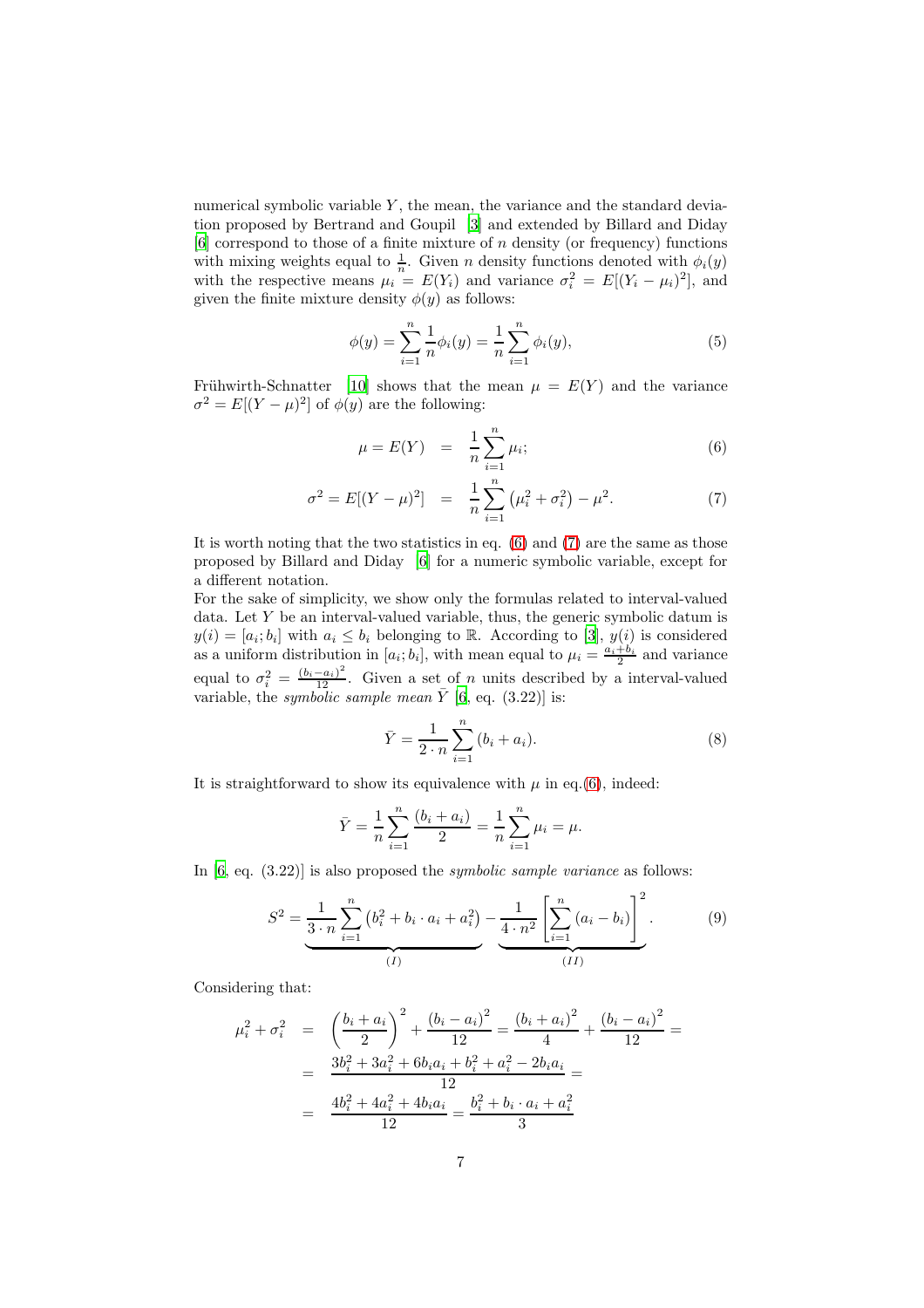the term  $(I)$  of eq.  $(9)$  can be expressed as follows:

$$
\frac{1}{3 \cdot n} \sum_{i=1}^{n} (b_i^2 + b_i \cdot a_i + a_i^2) = \frac{1}{n} \sum_{i=1}^{n} (\mu_i^2 + \sigma_i^2).
$$

The term  $(II)$  is clearly  $\mu^2$ , indeed:

$$
\frac{1}{4 \cdot n^2} \left[ \sum_{i=1}^n (a_i - b_i) \right]^2 = \left[ \frac{1}{n} \sum_{i=1}^n \frac{(a_i - b_i)}{2} \right]^2 = \left[ \frac{1}{n} \sum_{i=1}^n \mu_i \right]^2 = \mu^2.
$$

Thus,  $S^2$  in eq. [\(9\)](#page-6-1) corresponds to eq. [\(7\)](#page-6-0), indeed:

<span id="page-7-0"></span>
$$
S^{2} = (I) - (II) = \frac{1}{n} \sum_{i=1}^{n} (\mu_{i}^{2} + \sigma_{i}^{2}) - \mu^{2} = \sigma^{2}.
$$
 (10)

The same correspondences also hold for the mean and the variance of the other numerical modal symbolic variables.

This approach is particularly useful and coherent when the symbolic data, referred to higher order units, are the description of groups of lower level units (the income distribution of a nation is described by the incomes of its citizens). In general, all the symbolic data have the same weight, but knowing in advance the cardinality of the groups, it is possible to estimate an unbiased mean or standard deviation of the variable describing all the lower order units (the percapita income in Europe is the weighted, by the respective population, mean of the per-capita incomes of the single nations).

In some situations, the proposed approach for the definition of the univariate basic statistics hides some peculiarities present in the data. For example, describing the pulse rate of a patient during a particular activity (while he walks, runs, swims, sleeps, etc.), we can modelize this information using the distribution of the pulse rates recorded during that activity. If we collect the same information from  $n$  people, we obtain  $n$  symbolic data described respectively by  $n$  pulse rate distributions. Using the mean and the standard deviation of a symbolic variable like those proposed by Billard and Diday [\[6\]](#page-26-2), we obtain measures related to all the pulse rate measurements independently from belonging to a particular individual of the group. Indeed, being the basic statistics of a mixture, the pulse rate measurements can be permuted among the individuals and the basic statistics do not change, avoiding the possibility of comparing individuals. In such a case, we could be interested in studying the variability of the individuals according to their pulse rate distributions, such that, the more the pulse rate distributions are different, the more variability is in the data. Extending the concept of variability like a measure of divergence of the observed data with respect to an average datum, the mean individual should have a distribution that is as close as possible to all the observed distribution: the average should be expressed by a distribution. In this case, like for the classic case, if the  $n$  data are identical (thus identical to the mean) the variability of that symbolic variable should be zero. Other dissimilarities for interval-valued data, treated as distributions, have been considered in [\[16\]](#page-27-4).

Therefore, in SDA the source of variability of a symbolic variable is twofold:

internal to data each symbolic datum has an inherent variability due to the summarization process of lower order units into higher order ones, and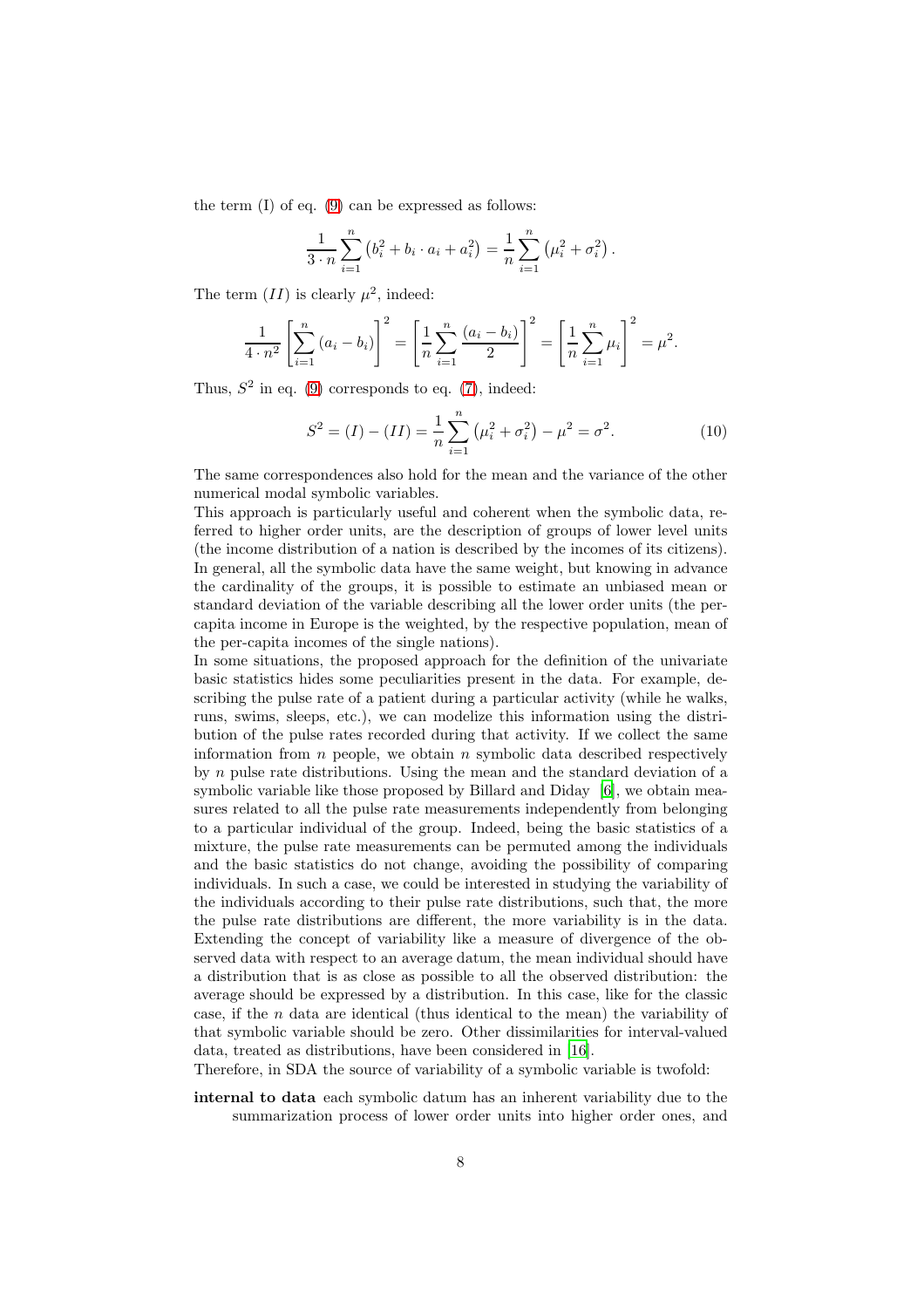that is a possible element of the domain of the symbolic variable: each individual is described by the distribution of the recorded pulse rate;

**between data** a set of n units described by a symbolic variable is a set of  $n$ multi-valued observations: each individual may have a different pulse rate distribution.

In contrast to [\[6\]](#page-26-2), where the sample variance of a symbolic variable is the amount of the internal to data and between data variability, we here consider the possibility of relating the internal variability as a characteristic that pertains to the mean unit (the mean individual is described by a distribution that is as close as possible to all the observed pulse rate distributions) while the variability of a symbolic data is related to the diversity of their symbolic descriptions.

#### 3.1 The mean and the variability of a set of data described by distributions

While in probability theory the mean corresponds to the expected value of a random variable, in descriptive statistics the mean can assume several definitions. Starting from proximity relations among data it is possible to define the so called *Fréchet* means, while starting from the definition of a function of the observed data it is possible to define the so called *Chisini* means. More formally:

Fréchet (or Karcher) mean according to [\[13\]](#page-26-8), given a set of n elements described by the variable  $Y$ , a  $d$  distance between two descriptions and a set  $W = (w_1, \ldots, w_n)$  of n real numbers, a Fréchet type mean (barycenter)  $M$  is the argmin of the following minimization problem:

<span id="page-8-1"></span>
$$
M = \arg\min_{x} \sum_{i=1}^{n} w_i d^2(y_i, x)
$$
\n(11)

provided that a unique minimizer exists.

**Chisini mean** according to [\[9\]](#page-26-9), given a set of n units described by the single real valued variable Y and a function F, a *Chisini type* mean M must satisfy the following condition:

<span id="page-8-0"></span>
$$
F(y_1, \ldots, y_i, \ldots, y_n) = F(\underbrace{M, \ldots, M}_{n \text{ times}})
$$
\n(12)

for example, the arithmetic mean is invariant with respect to the sum function, i.e.:

$$
\sum_{i=1}^{n} y_i = \sum_{i=1}^{n} M = nM \Rightarrow M = \frac{1}{n} \sum_{i=1}^{n} y_i.
$$

To extend *Chisini type* means to multi-valued numeric data, it is important to define functions and operators for multi-valued data.

The definition of a *Fréchet* and *Chisini* compatible mean of distributional variables requires two conditions: the definition of a distance between distributions (or random variables) and the definition of, at least, the sum of distributions and the product of a distribution and a scalar.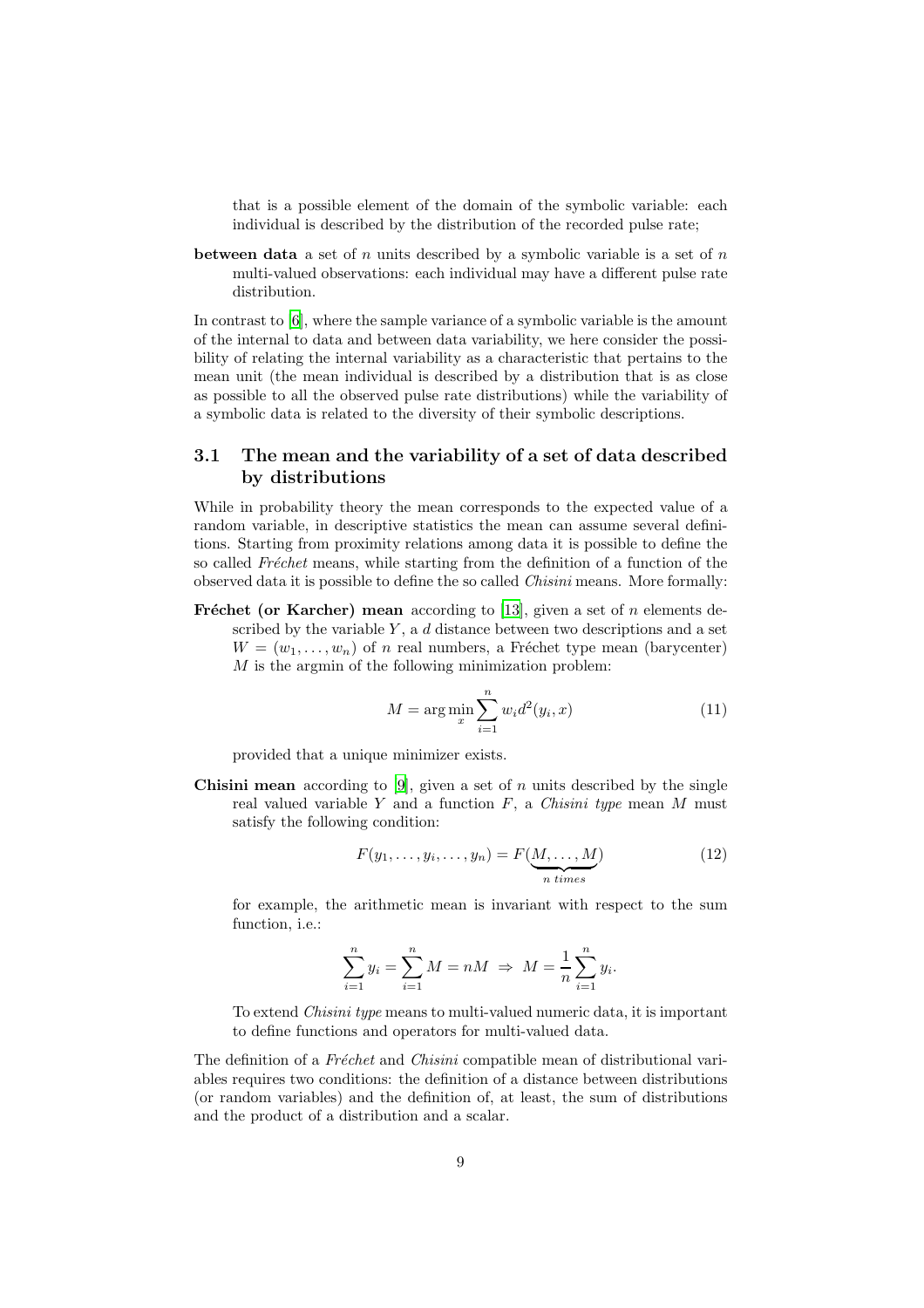A variety of dissimilarities for symbolic data are presented in [\[7](#page-26-0), Chap. 8]. For continuous and multi-valued categorical data, several component-wise dissimilarities are presented: the Gowda-Diday, Ichino-Yaguchi and De Carvalho dissimilarities. Unfortunately, none of those are formulated for comparing data described by frequency or probability distribution functions with a numeric and continuous support. In the same chapter, for comparing multi-valued modal data, the authors presented a review of dissimilarities based on particular families of divergence indices for probability distributions. Such divergences are based on a function of the likelihood ratio between two probability measures and, therefore, they are not symmetric. The well known Kullback-Liebler (KL) divergence suffers from this inconvenience, too. A well-known symmetric version of the KL divergence is the Jensen-Shannon (JS) dissimilarity, which corresponds to the mean of the KL divergences between two probability distributions and their mixture. Nielsen and Nock [\[21\]](#page-27-5), in a *k-means* framework, studied the minimization of the sum of squared divergences based on information theory (KL, JS, and their generalizations into Bregman divergences). They showed that in minimizing a distance criterion, a single *centroid* distribution of a set of probability distributions cannot be obtained. They solved this problem by proposing a couple of centroids (a left and a right centroid for each class) according to the direction of the computed divergence.

Starting from the study of Gibbs and Su [\[11\]](#page-26-10), Verde and Irpino [\[23\]](#page-27-6) considered a set of dissimilarity and distance measures for probability distributions. They observed that not all the considered probabilistic distances and dissimilarities consent to identify a unique distribution as a *center* of a set of distributions, or that the resulting *center* could not be expressed as a distribution. However, the authors noticed that only two distances give the possibility of defining a single center in the form of a distribution: the  $L_2$  Euclidean and the  $\ell_2$  Wasserstein distance between distributions.

In the rest of the paper, we use the following notation: given  $n$  probability distributions with density (or probability) functions denoted with  $\phi_i(y)$ , the respective expected value is denoted with  $\mu_i$  and the standard deviation is denoted with  $\sigma_i$ ; each  $\phi_i(y)$  is in a one-to-one correspondence with a cumulative distribution function (*cdf*) denoted with  $\Phi_i(y)$  and with a quantile function (*qf*) denoted with  $\Phi_i^{-1}(t)$ .

The sample mean based on Euclidean distance. The  $L_2$  distance between two density functions  $\phi_i(y)$  and  $\phi_{i'}(y)$  (for continuous distributions) is:

$$
d_L(\phi_i(y), \phi_{i'}(y)) = \sqrt{\int_{-\infty}^{+\infty} |\phi_i(y) - \phi_{i'}(y)|^2 dy}
$$
 (13)

it is straightforward to prove that the  $Fréchet$  mean associated to  $d<sub>L</sub>$  (assuming equal weights  $w_i$ ) is given by the finite mixture of the *n* density functions as follows:

$$
M_L(y) = \arg\min_{x} \sum_{i=1}^{n} d_L^2(y(i), x) = \frac{1}{n} \sum_{i=1}^{n} \phi_i(y)
$$
 (14)

and, thus, the mean and the variance of  $M_L(y)$  correspond to those presented above in eqs. [\(8\)](#page-6-2) and [\(9\)](#page-6-1).  $M_L(y)$  is a density function, but in general has a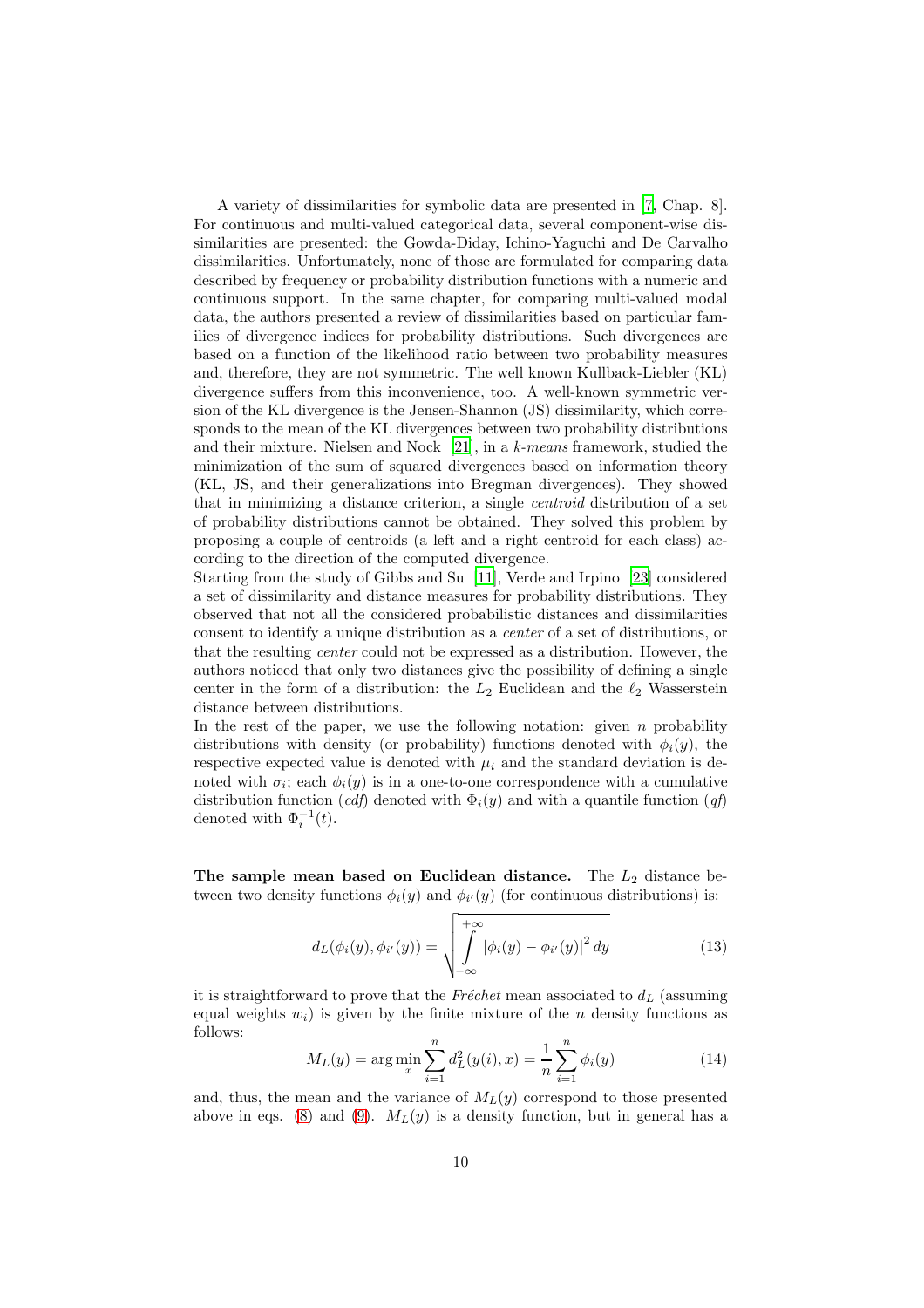

<span id="page-10-0"></span>Figure 1: The mean according to  $L_2$  distance

different shape with respect to the set of summarized densities: for example, a mixture of not identical Normal distributions is not a Normal distribution too. As we can see in Fig. [1,](#page-10-0) the  $M_L(y)$  representation is coherent with the aggregation criterion where each distribution comes from a sub-population and  $M_L(y)$  is the distribution of Y for the whole population.

Verde and Irpino [\[23\]](#page-27-6) considered another distance: the  $\ell_2$  version of the  $\ell_p$  Wasserstein distance. The literature provides different formulations of the Wasserstein distance but we use the formalization used by Rüschendorf [\[22\]](#page-27-3) (which also contains the main references to the Wasserstein metric) which expressed the distance using the quantile functions associated with the respective *cdf* s as follows:

$$
d_{W_p}(\phi_i(y), \phi_{i'}(y)) = \left(\int_0^1 \left|\Phi_i^{-1}(t) - \Phi_{i'}^{-1}(t)\right|^p dt\right)^{\frac{1}{p}}.
$$
 (15)

The proposed formulation in [\[22\]](#page-27-3) shows that  $d_{W_p}$  distance can be considered as an extension of the classic  $L_p$  Minkowski distance for quantile functions (the inverse of *cdf*s). The quantile functions (*qf*s) have several useful statistical properties [\[12\]](#page-26-11), some of the most interesting for the arguments of this paper are: *qf*s are in a one-to-one correspondence with the corresponding density functions, *qfs* have a finite domain  $(t \in [0, 1])$ , and *qfs* are non-decreasing functions.

The sample mean based on Wasserstein distance. For avoiding multiple indices, we denote with  $d_W$  the following formulation of the  $\ell_2$  Wasserstein distance between two probability distributions:

$$
d_W(\phi_i(y), \phi_{i'}(y)) = \left\{ \int_0^1 \left[ \Phi_i^{-1}(t) - \Phi_{i'}^{-1}(t) \right]^2 dt \right\}^{1/2}.
$$
 (16)

In this case, the *Fréchet* mean with respect to  $d_W$  (assuming equal weights  $w_i$ ) is the distribution corresponding to the *mean quantile function* that solves the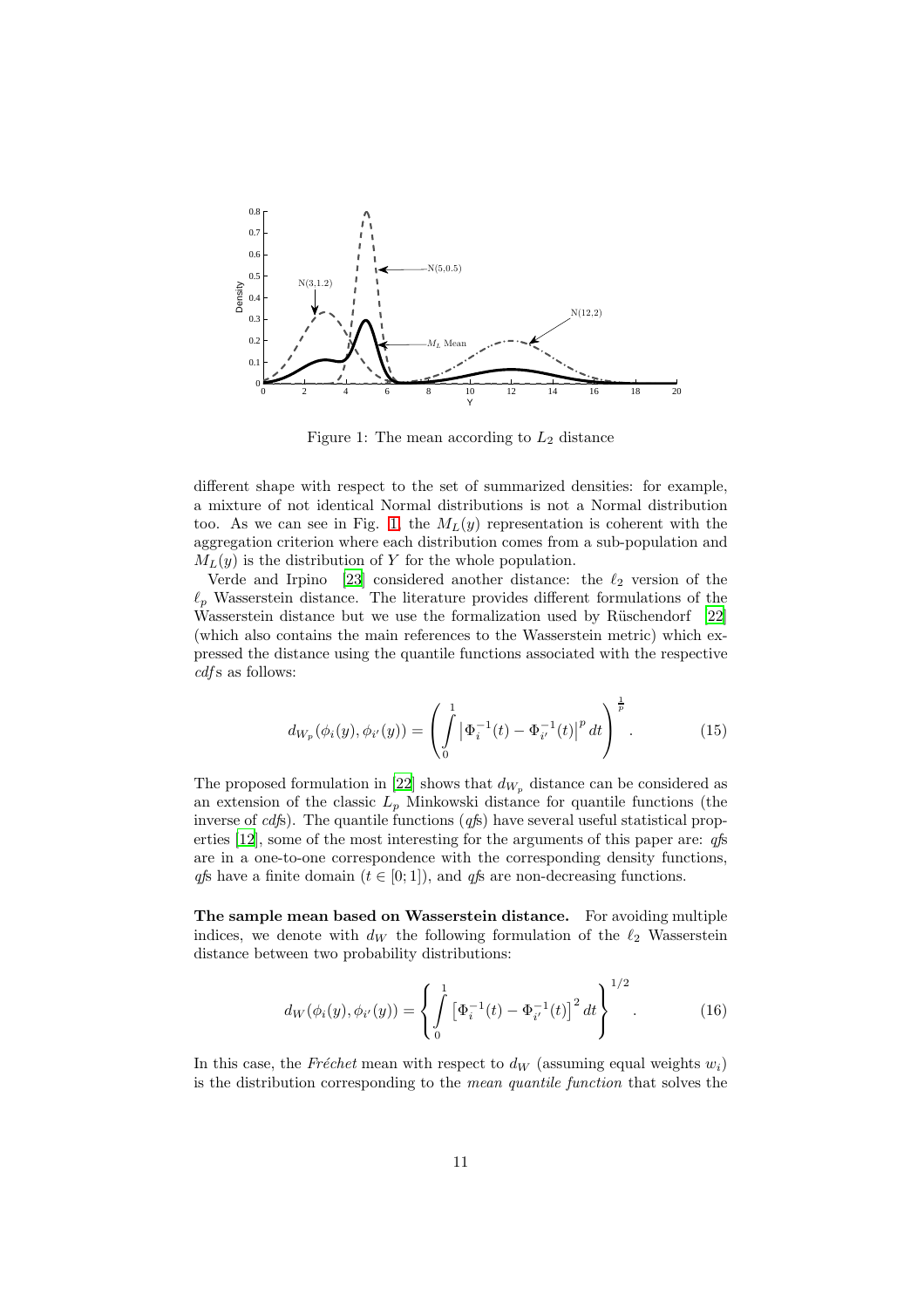

Figure 2: The mean according to  $\ell_2$  Wasserstein distance

following optimization problem:

<span id="page-11-0"></span>
$$
M_W(y) = \arg\min_{x(y)} \sum_{i=1}^n d_W^2(\phi_i(y), x(y)).
$$
\n(17)

Assuming that  $x(y)$  is a density function and  $\chi^{-1}(t)$  is the corresponding quantile function and considering the integral operator, the solution of the optimization in eq. 22 is obtained for each  $t \in [0,1]$  according to the classic first order condition, as follows:

$$
\frac{\delta \left[ \sum_{i=1}^{n} \left( \Phi_i^{-1}(t) - \chi^{-1}(t) \right)^2 \right]}{\delta \chi^{-1}(t)} = 0 \Rightarrow \chi^{-1}(t) = \bar{\Phi}^{-1}(t) = \frac{1}{n} \sum_{i=1}^{n} \Phi_i^{-1}(t), \quad (18)
$$

where  $\bar{\Phi}^{-1}(t)$  indicates the *mean quantile function* observed in t. The *Fréchet* mean distribution corresponds to the distribution that is into a one-to-one correspondence with  $\bar{\Phi}^{-1}(t)$ , i.e.

$$
M_W(y) = \bar{\phi}(y) = \frac{d(\bar{\Phi}^{-1}(t))^{-1}}{dy} = \frac{d\bar{\Phi}(y)}{dy}.
$$
 (19)

Figure [2](#page-11-0) shows  $M_W(y)$  for the same three Normal distributions represented in Fig. [1.](#page-10-0) Differently from  $M_L(y)$ , we observe that  $M_W(y)$  has a central position and an intermediate shape with respect to the observed distributional data. For showing the *centrality* properties of  $M_W$ , the quantity  $\rho_{i,i'}$ , the correlation coefficient between two quantile functions, plays an important role. It is defined as follows:

<span id="page-11-1"></span>
$$
\rho_{i,i'} = \frac{\int\limits_{0}^{1} (\Phi_i^{-1}(t) - \mu_i) (\Phi_{i'}^{-1}(t) - \mu_{i'}) dt}{\sigma_i \sigma_{i'}} = \frac{\int\limits_{0}^{1} \Phi_i^{-1}(t) \Phi_{i'}^{-1}(t) dt - \mu_i \mu_j}{\sigma_i \sigma_{i'}}.
$$
 (20)

It is worth noting that  $\rho_{i,i'}$  is always positive, being the correlation coefficient between two not decreasing functions and is exactly equal to 0 when at least one distribution has no variability (is a single valued data). Imaging a QQ (Quantile-Quantile) plot,  $\rho_{i,i'}$  is the correlation of the scattered points, therefore it can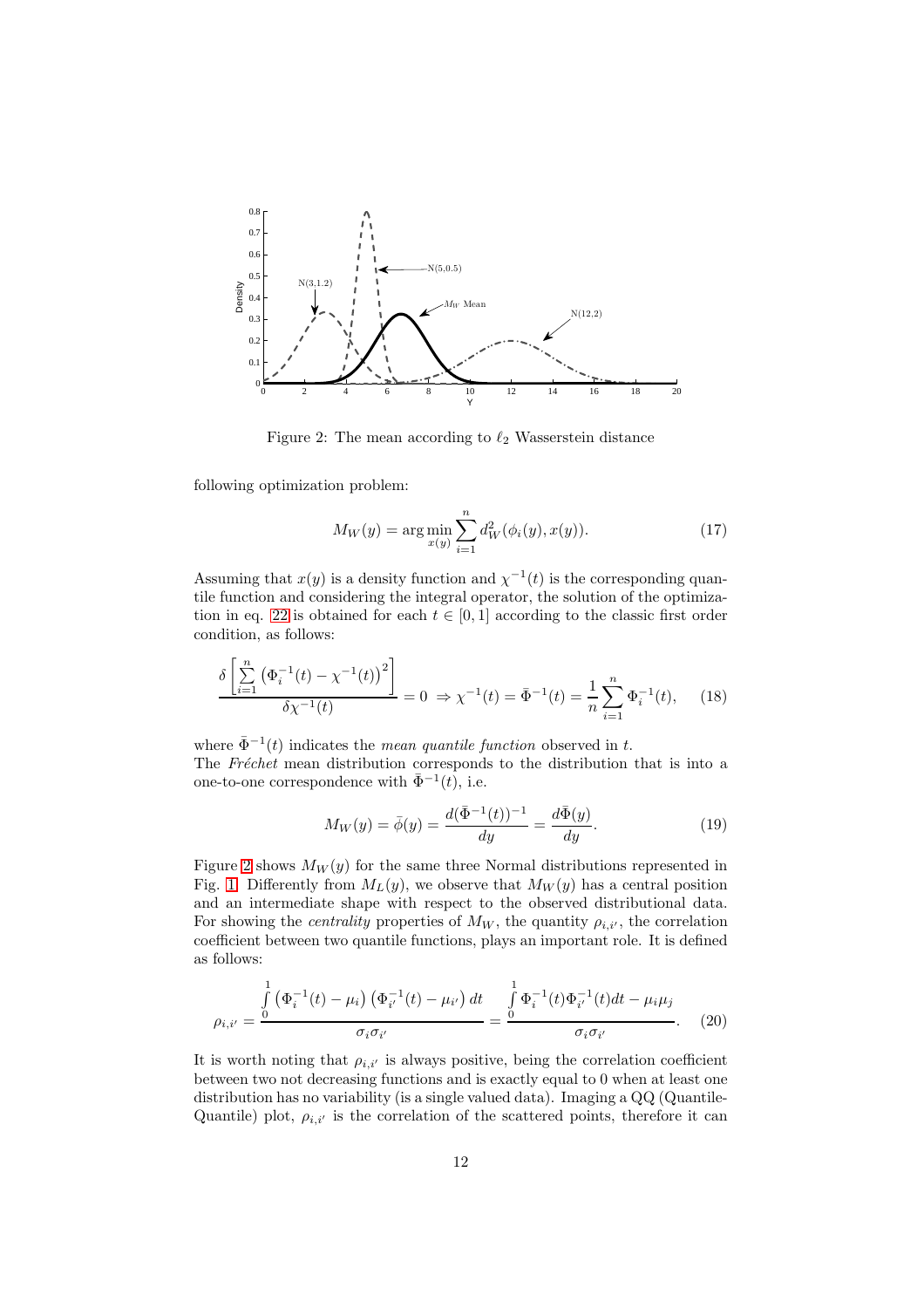be considered a measure of the similarity of the *shapes* of two distribution functions. In fact,  $\rho_{i,i'} = 1$  only if the two distributions have the same standardized quantiles by the respective mean and standard deviation, which occurs when the two distributions have the same shape.

According to Barrio et al. [\[2](#page-26-12)] and using eq. [20,](#page-11-1) it is possible to prove (see [A\)](#page-24-1) that the squared  $\ell_2$  Wasserstein distance can be decomposed as follows:

<span id="page-12-0"></span>
$$
d_W^2(\phi_i(y), \phi_{i'}(y)) = \underbrace{(\mu_i - \mu_{i'})^2}_{Location} + \underbrace{(\sigma_i - \sigma_{i'})^2}_{Size} + \underbrace{2\sigma_i\sigma_{i'}(1 - \rho_{i,i'})}_{Shape}.
$$
 (21)

The decomposition permits the interpretation of the (squared) distance between two distribution functions according to two *additive* aspects. The *Location* aspect emphasizes the difference in position of the two distributions through the (squared Euclidean) distance between the respective means. The second aspect is related to the different *Variability* structure of the compared distributions due to the different standard deviations (the *Size* component) and to the different shapes of the density functions (the *Shape* component). While the *Size* component is expressed by the (squared Euclidean) distance between the standard deviations, the *Shape* component is fundamentally governed by the value of  $\rho_{i,i'}$ . The decomposition in Eq. [\(21\)](#page-12-0) suggests that optimization problem in Eq. (22) leads to a solution where  $M_W$  has the minimum *Location* difference with respect to all the locations of the distributions and the minimum *Variability* difference with respect to all the variabilities of the distributions. Given the optimization problem in Eq.  $(22)$ , and considering that the quantities in Eq.  $(21)$  cannot be negative,  $\mu_x$  and  $\sigma_x$  respectively the mean and the standard deviation of  $M_W(y)$ , and  $\rho(i, x)$  the correlation between the *qf* of *i*-th observation and the *qf* of  $M_W(y)$  it is possible to show that:

$$
\mu_x = \arg \min_x \left[ \sum_{i=1}^n (\mu_i - x)^2 \right]
$$
  

$$
\{\sigma_x, [\rho_{1,x}, \dots, \rho_{n,x}]\} = \arg \min_{s, [r_{1,x}, \dots, r_{n,x}] \in [0,1]^n} \sum_{i=1}^n \left[ (\sigma_i - s)^2 + 2\sigma_i \cdot s \cdot (1 - r_{i,x}) \right]
$$

.

In order to show that  $M_W$  is also a *Chisini* mean we introduce the sum operator between  $qfs$  and the product of a  $qfs$  by a scalar. Let  $\mathcal F$  be the set of functions of the kind  $y = f(t)$  with bounded domain [0; 1] and imagine in R. Let  $\mathcal{Q} \subset \mathcal{F}$  be the set of all possible quantile functions, i.e. the set containing only non-decreasing functions with bounded domain in [0; 1]. Let  $(f+g)(t)$  =  $f(t) + g(t)$  be the sum between two elements of F and  $(k \cdot f)(t) = k \cdot f(t)$  the product of a scalar k by a function, it is known that  $(\mathcal{F}, +, \cdot)$  is a vector space. However, given the pair  $(f, g) \in \mathcal{Q} \times \mathcal{Q}$ , the sum is still an internal operation because it is the sum of two non decreasing functions, while the product between a scalar k and a *qf* is internal (i.e. returns a *qf*) only if  $k \geq 0$ . Using these operators, and considering the sum of quantile functions as the  $F$  in eq. [12](#page-8-0), it is possible to affirm that  $\bar{\Phi}(t)$  (associated with  $M_W(y)$ ) is the *Chisini* mean of a set of quantile functions which is invariant with respect to the sum of *qf*s. Being  $M_W(y)$  a density function, we may derive its basic statistics like the mean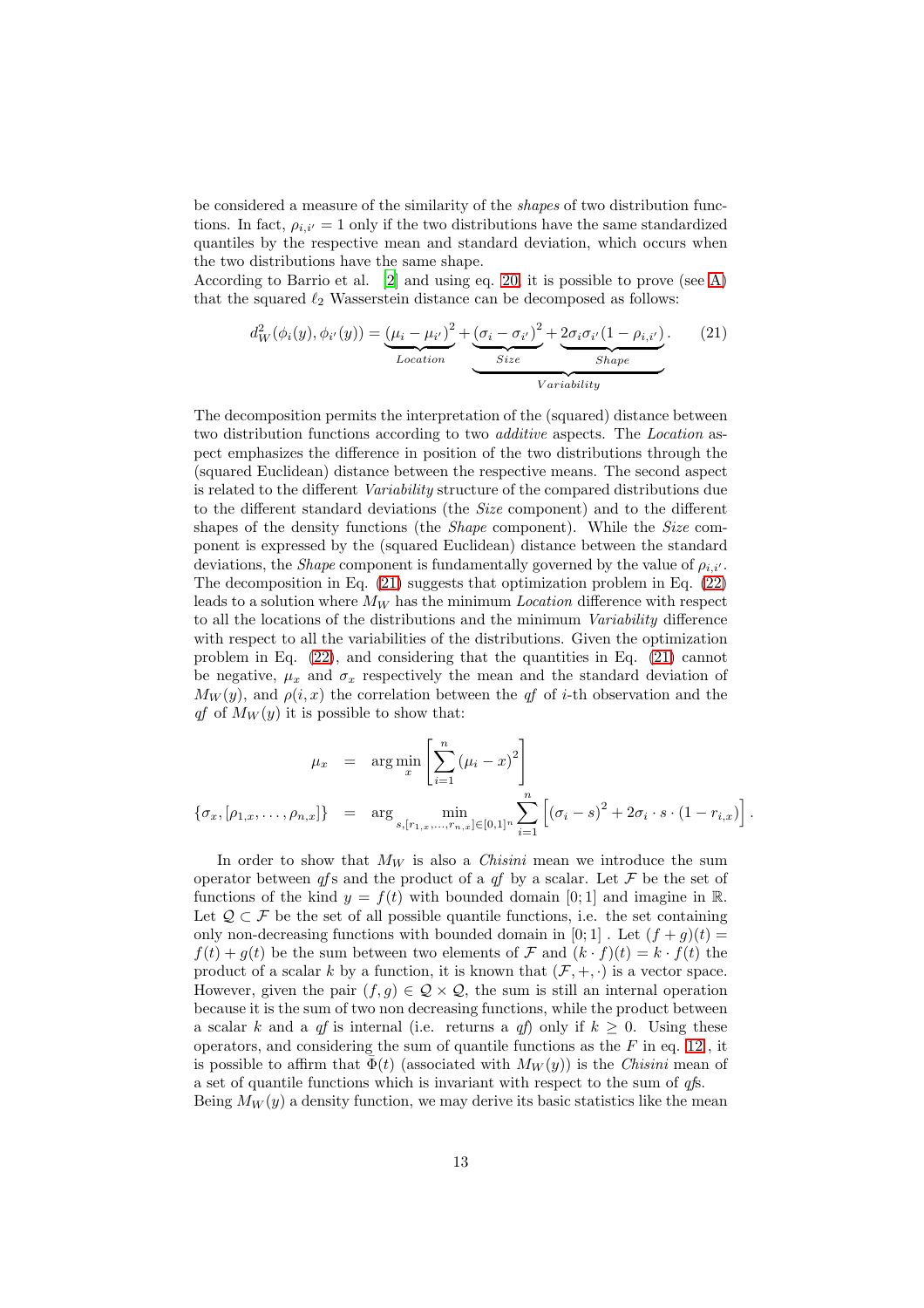and the variance as follows:

$$
\mu_{\bar{y}} = \int_{-\infty}^{+\infty} y \cdot \bar{\phi}(y) dy = \int_{0}^{1} \bar{\Phi}^{-1}(t) dt = \frac{1}{n} \sum_{i=1}^{n} \int_{0}^{1} \Phi_{i}^{-1}(t) dt = \frac{1}{n} \sum_{i=1}^{n} \mu_{i}, \qquad (22)
$$

which correspond to the mean of the means of the distribution. The variance of  $M_W(y)$  is formulated as follows:

$$
\sigma_{\bar{y}}^{2} = \int_{-\infty}^{+\infty} y^{2} \cdot \bar{\phi}(y) dy - (\mu_{\bar{y}})^{2} = \int_{0}^{1} \left[ \bar{\Phi}^{-1}(t) \right]^{2} dt - \left( \int_{0}^{1} \bar{\Phi}^{-1}(t) dt \right)^{2} =
$$
\n
$$
= \int_{0}^{1} \left[ \frac{1}{n} \sum_{i=1}^{n} \Phi_{i}^{-1}(t) \right]^{2} dt - \left( \frac{1}{n} \sum_{i=1}^{n} \int_{0}^{1} \Phi_{i}^{-1}(t) dt \right)^{2} =
$$
\n
$$
= \frac{1}{n^{2}} \sum_{i=1}^{n} \sum_{j=1}^{n} \int_{0}^{1} \Phi_{i}^{-1}(t) \Phi_{j}^{-1}(t) dt - \left( \frac{1}{n} \sum_{i=1}^{n} \mu_{i} \right)^{2}.
$$
\n(23)

For simplifying the last formula, we present the following formulation of the product of two quantile functions.

<span id="page-13-0"></span>**Definition 4.** Given two quantile functions  $\Phi_i^{-1}(t)$  and  $\Phi_j^{-1}(t)$ , associated with *two pdf's*  $\phi_i(y)$  *and*  $\phi_i(y)$  *with means*  $\mu_i$  *and*  $\mu_j$  *and standard deviations*  $\sigma_i$  *and*  $\sigma_j$ , the product is defined as follows:

<span id="page-13-1"></span>
$$
\langle \Phi_i^{-1}, \Phi_j^{-1} \rangle = \int_0^1 \Phi_i^{-1}(t) \Phi_j^{-1}(t) dt = \rho_{i,j} \sigma_i \sigma_j + \mu_i \mu_j.
$$
 (24)

The proof is straightforward using algebra from eq. [\(20\)](#page-11-1).

Using this result, we obtain a final formulation of the variance of  $M_W(y)$  as follows:

$$
\sigma_{\bar{y}}^2 = \frac{1}{n^2} \sum_{i=1}^n \sum_{j=1}^n [\rho_{i,j} \sigma_i \sigma_j] =
$$
\n
$$
= \sum_{i=1}^n \left[ \frac{\sigma_i}{n} \right]^2 + \frac{2}{n^2} \sum_{i=1}^{n-1} \sum_{j>i} [\rho_{i,j} \sigma_i \sigma_j].
$$
\n(25)

It is worth noting that if all the distributions have the same shape then  $\rho_{i,j} = 1$ for each couple of distributions and the variance of  $M_W$  reaches its maximum value. The minimum value is clearly obtained when all the observed data are points (i.e.  $\sigma_i = 0$  for each  $i = 1, \ldots, n$ ), thus:

$$
0 \le \sigma_{\bar{y}}^2 \le \left(\frac{1}{n}\sum_{i=1}^n \sigma_i\right)^2.
$$
 (26)

We do not investigate the computation of the further moments of the distribution associated with  $M_W(y)$  because it requires further considerations beyond the topic of this paper. However, it is worth noting that  $M_W(y)$  is a distribution having a shape similar to all the  $n$  distributions: if we have single-valued data (points),  $M_W(y)$  is a point (i.e. it generalizes the arithmetic mean of a set of standard data), if we have interval-valued data,  $M_W(y)$  is an interval-valued description, if we have histogram-valued data,  $M_W(y)$  is a histogram.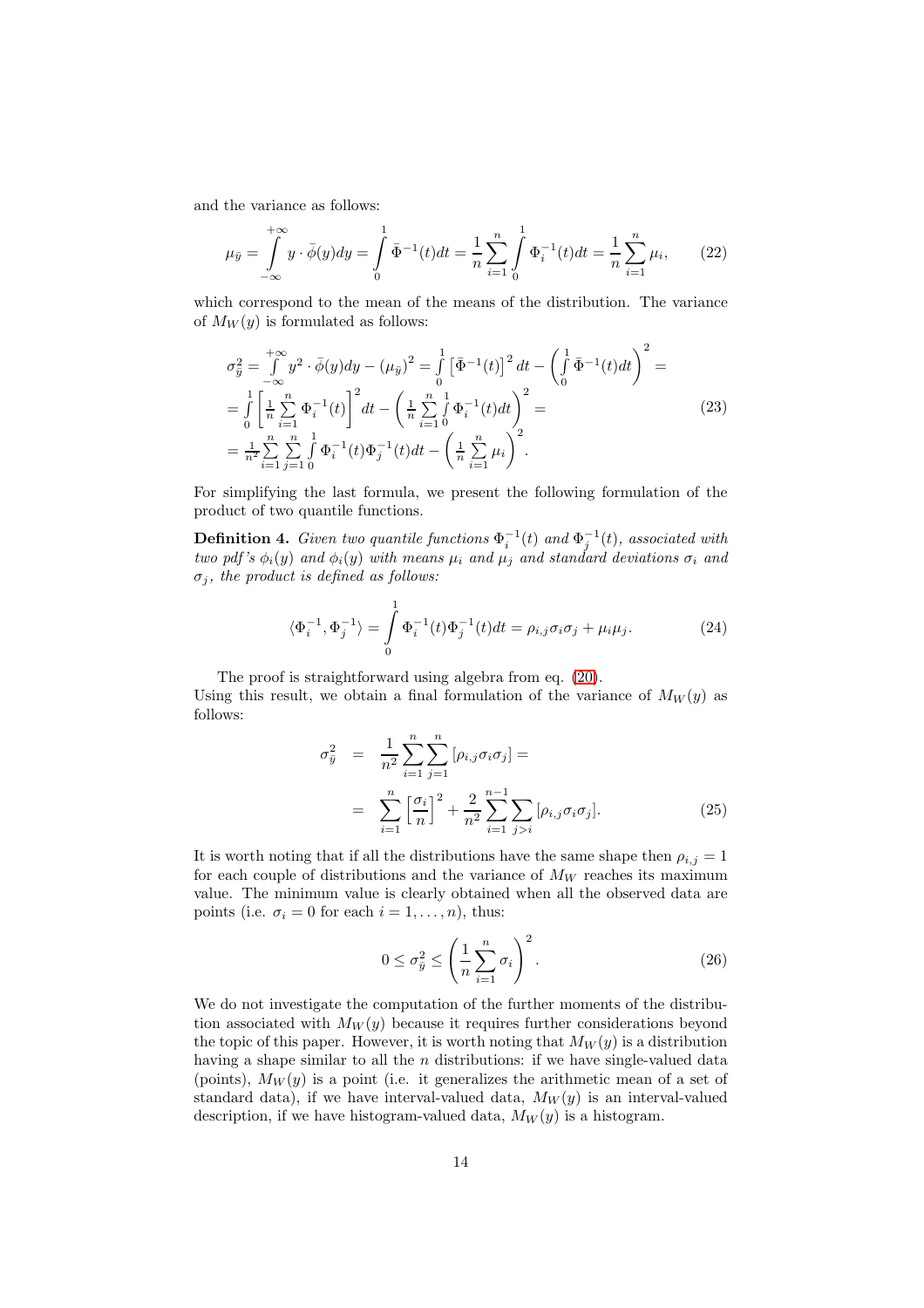The variance of Y with respect to  $M_W(y)$ . Given  $M_W(y)$ , the mean of a set of n units described by the distributional symbolic variable  $Y$ , we define the variance of  $Y$  as the mean of the squared Wasserstein distance between each distribution  $y(i)$  and  $M_W(y)$ . In this sense, the variance of Y corresponds to the *Frechét* criterion in eq. [\(11\)](#page-8-1) with  $w_i = \frac{1}{n}$ . Using the definition of product between two *qfs* in definition [4,](#page-13-0) we denote with  $S_W^2(Y)$  the variance of Y which is computed as follows:

$$
S_W^2(Y) = \frac{1}{n} \sum_{i=1}^n d_W^2(\phi_i(y), M_W(y)) =
$$
  
=  $\frac{1}{n} \sum_{i=1}^n \int_0^1 (\Phi_i^{-1}(t) - \bar{\Phi}^{-1}(t))^2 dt = SM_W^2(Y) + SV_W^2(Y) =$   
=  $\left[ \frac{1}{n} \sum_{i=1}^n \mu_i^2 - (\mu_{\bar{y}})^2 \right] + \left[ \frac{1}{n} \sum_{i=1}^n \sigma_i^2 - \frac{1}{n^2} \sum_{i=1}^n \sum_{j=1}^n \rho_{i,j} \sigma_i \sigma_j \right].$  (27)

We note that  $S_W^2(Y)$  is the sum of two positive independent sources of variability:

- $SM_W^2(Y) = \left[\frac{1}{n}\sum_{n=1}^{n}$  $i=1$  $\mu_i^2 - (\mu_{\bar{y}})^2$  is the variance of the means of the *n* distributions;
- $SV_W^2(Y) = \left[\frac{1}{n}\sum_{n=1}^{n}$  $i=1$  $\sigma_i^2 - \frac{1}{n^2} \sum_{i=1}^n$  $i=1$  $\sum_{i=1}^{n}$  $\sum_{j=1} \rho_{i,j} \sigma_i \sigma_j$ 1 is a measure of variance related to the (squared) differences of the internal variability of the  $n$  distributions.  $SV_W^2(Y)$  is always positive. Considering that  $\sum_{j=1}^n \rho_{i,j} \sigma_i \sigma_j$  is maximum when, for each couple of distributions,  $\rho_{i,j} = 1$ , (i.e., all the distributions have the same shape), and if  $\sigma_i > 0$   $i = 1, \ldots, n$ , we observe that the minimum value of  $SV_W^2(Y)$  is:

$$
SV_W^2(Y) = \frac{1}{n} \sum_{i=1}^n \sigma_i^2 - \left[ \frac{1}{n} \sum_{i=1}^n \sigma_i \right]^2,
$$

that is the variance of the standard deviations of the  $n$  distributions. Finally,  $SV_W^2(Y)$  is equal to zero in two cases: when all the distributions are identically distributed except for their means or when all the data are single valued.

Differently from  $S^2(Y)$  in eq. [10,](#page-7-0)  $S_W^2(Y)$  is also equal to zero when all the n distributions are identical and positive  $\sigma_i$ 's. Secondly, comparing  $S^2$  in eq. [\(9\)](#page-6-1) (or its simplified version of eq. [\(10\)](#page-7-0)) with  $S_W^2(Y)$ , it is clear that  $S^2(Y)$  depends only from the means and the standard deviations of the compared distributions, while  $S_W^2(Y)$  depends also from the different shapes of the compared distributions. Finally,  $S^2(Y)$  is generally greater than  $S_W^2(Y)$ . In fact, rewriting  $S^2$  we observe that:

$$
S^{2}(Y) = \left[\frac{1}{n}\sum_{i=1}^{n}\mu_{i}^{2} - (\mu_{\bar{y}})^{2}\right] + \frac{1}{n}\sum_{i=1}^{n}\sigma_{i}^{2} \geq S_{W}^{2}(Y)
$$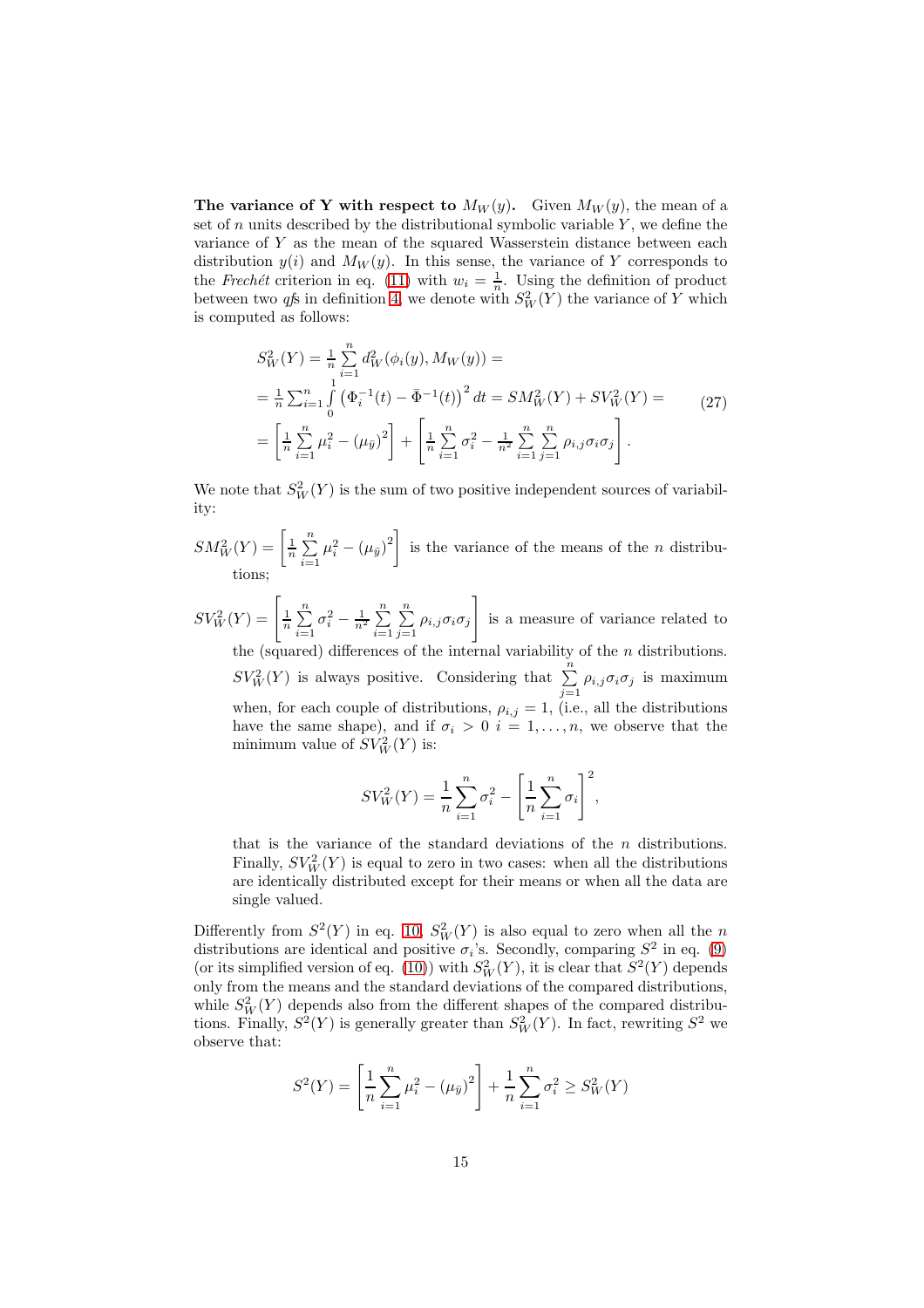being the difference between the two indices equal to:

$$
S^{2}(Y) - S_{W}^{2}(Y) = \frac{1}{n^{2}} \sum_{i=1}^{n} \sum_{j=1}^{n} \rho_{i,j} \sigma_{i} \sigma_{j}.
$$

The difference depends from the shape and the standard deviations of the distributions.

The standard deviation According to the  $d_W$ , a generalization of the standard deviation of the numerical modal multi-valued variable Y observed for a set of  $n$  units is the following:

$$
S_W(Y) = \sqrt{\left[\frac{1}{n}\sum_{i=1}^n \mu_i^2 - (\mu_{ij})^2\right] + \left[\frac{1}{n}\sum_{i=1}^n \sigma_i^2 - \frac{1}{n^2}\sum_{i=1}^n \sum_{j=1}^n \rho_{i,j}\sigma_i\sigma_j\right]}.
$$
 (28)

Using the sum and the product by a scalar for quantile functions, it is straightforward to show that, given the variable Y, its standard deviation  $S_W(Y)$  respects the following properties:

- 1. Positivity:  $S_W(Y) \geq 0$ .
- 2. If all data are identically distributed (i.e. have the same modal multivalued numerical description) then

$$
S_W(Y) = 0.
$$

3. Given two real numbers  $h \geq 0$  and k and being  $Z = h \cdot Y + k$  a transformation of the Y variable, the corresponding  $S_W(Z)$  standard deviation is:

$$
S_W(Z) = h \cdot S_W(Y).
$$

The two novel basic statistics  $M_W(y)$  and  $S_W^2(Y)$  reach the objective of better considering the double source of the variability of a symbolic variable Y observed on a set of n units: the mean *internal to the data* variability is expressed by the variability of the  $M_W(y)$  distribution, while the  $S_W^2(Y)$  takes into consideration only the differences among the distributions, i.e. it measure the *between* variability.

From a computational point of view, the difficulties of computing an exact value for  $S_W^2(Y)$  is related to the possibility of computing the  $\rho_{i,j}$ . Irpino and Verde [\[15\]](#page-27-7), Irpino et al. [\[14\]](#page-26-13) proposed a closed form for computing the squared Wasserstein distance between two histogram-valued data and from that formation it is also possible to derive the closed form related to  $\rho_{i,j}$ . The computation is also done in a time that is linear with respect to the number of bins of the histograms. The same is possible for interval-valued data, considering them as data described by *trivial* histograms (i.e., histograms having only one-bin). For data described by different types of density functions the  $\rho_{i,j}$  can be derived analytically only when all the *qf*s can be expressed in closed forms (for example, this is not possible for the Normal distribution). In all the other cases, numerical methods can be applied for approximating  $\rho(i, j)$ .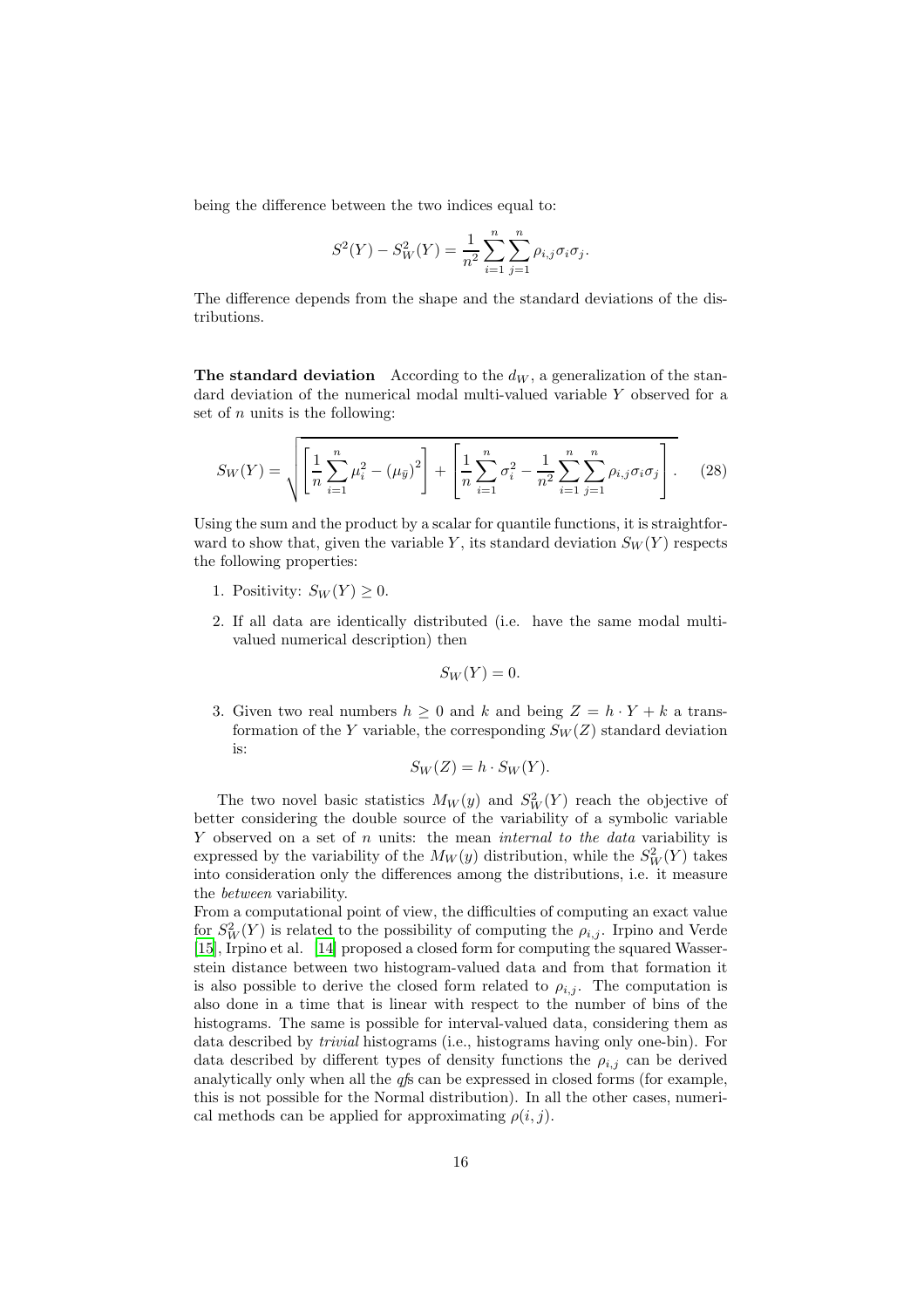Another result presented in [\[15](#page-27-7), [14\]](#page-26-13) is related to the variance decomposition in a framework of clustering analysis of histogram-valued data. [\[15,](#page-27-7) [14\]](#page-26-13), after showing that the  $\ell_2$  Wasserstein distance is an extension of the Euclidean distance between quantile functions, the authors showed that it was possible to obtain a decomposition of the variability of a set of histograms according to the Huygens theorem of decomposition of the inertia and used such properties for extending some clustering methods for standard data to histogram-valued data.

#### <span id="page-16-0"></span>4 Measures of interdependence

In this section, we consider how to extend the classic measure of association between two single real valued variables, like the covariance and the correlation indices, to a couple of numeric modal variables.

Starting from the Bertrand and Goupil [\[3\]](#page-26-4) approach, Billard and Diday [\[6\]](#page-26-2) proposed a formulation of the covariance between interval or histogram valued variables. For example, let  $Y_1$  and  $Y_2$  be two interval-valued variables, such that the generic *l*-th unit  $(l = 1, ..., n)$  is described by the ordered pair of descriptions  $y(i) = \{y_1(i), y_2(i)\}\$  where  $y_1(i) = [a_{i1}; b_{i1}]$  and  $y_2(i) = [a_{i2}; b_{i2}]$ are intervals, the  $C_B(Y_1, Y_2)$  covariance index has the following formulation:

$$
C_B(Y_1, Y_2) = \frac{1}{3n} \sum_{i=1}^{n} G_{i1} G_{i2} \sqrt{Q_{i1} Q_{i2}} \tag{29}
$$

where

$$
Q_{i1} = (a_{i1} - \bar{Y}_1)^2 + (a_{i1} - \bar{Y}_1)(b_{i1} - \bar{Y}_1) + (b_{i1} - \bar{Y}_1)^2
$$
  
\n
$$
G_{i1} = \begin{cases}\n-1 & if & \frac{a_{i1} + b_{i1}}{2} \le \bar{Y}_1 \\
1 & if & \frac{a_{i1} + b_{i1}}{2} > \bar{Y}_1\n\end{cases}
$$
  
\n
$$
Q_{i2} = (a_{i2} - \bar{Y}_2)^2 + (a_{i2} - \bar{Y}_1)(b_{i2} - \bar{Y}_2) + (b_{i2} - \bar{Y}_2)^2
$$
  
\n
$$
G_{i2} = \begin{cases}\n-1 & if & \frac{a_{i2} + b_{i2}}{2} \le \bar{Y}_2 \\
1 & if & \frac{a_{i2} + b_{i2}}{2} > \bar{Y}_2\n\end{cases}
$$
\n(30)

and  $\bar{Y}_1$  and  $\bar{Y}_2$  are the means calculated according to eq. [\(8\)](#page-6-2). The authors [\[6](#page-26-2), Eq. 4.19, pag. 136] extended  $C_B(Y_1, Y_2)$  to data described by a couple of histogram valued variables, considering them as weighted combination of intervals. Like for the univariate statistics, such statistics can be brought back to an approach based on mixture of bivariate distributions. Further, the proposed measures do not consider clearly the different sources of variability of a set of multi-valued symbolic data. Billard and Diday [\[6\]](#page-26-2) also propose a measure of correlation that is computed as follows:

<span id="page-16-1"></span>
$$
R_B(Y_1, Y_2) = \frac{C_B(Y_1, Y_2)}{S(Y_1)S(Y_2)}.\t(31)
$$

The covariance based on  $\ell_2$  Wasserstein metric Using the  $\ell_2$  Wasserstein metric and the associated product of *qf*s defined in Eqn. [\(24\)](#page-13-1), we propose an alternative approach for the measure of the covariance and of the correlation between two symbolic variables and for solving some of the above mentioned deficiencies of the  $[6]$  approach. Let  $Y_1$  and  $Y_2$  be two modal numeric variables describing a set of n units, the generic  $i - th$  unit is described by the ordered pair  $y(i) = \{y_1(i), y_2(i)\}\$  where  $y_1(i) = \phi_i(y_1)\$  and  $y_2(i) = \phi_i(y_2)\$  are density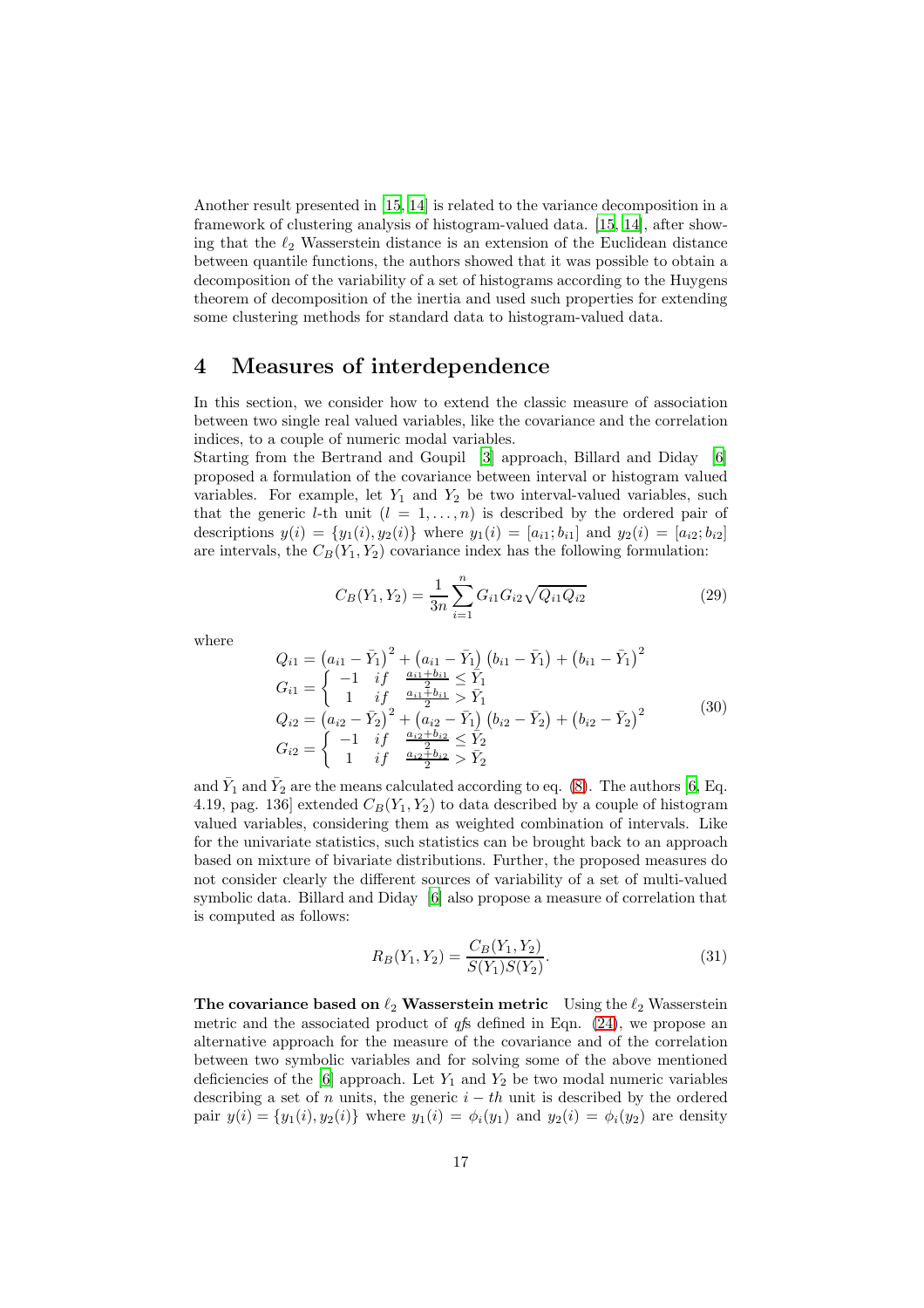functions, with respective means equal to  $\mu_{i1}$  and  $\mu_{i2}$ , and standard deviations  $\sigma_{i1}$  and  $\sigma_{i2}$ . With each  $\phi_i(y_1)$  (resp.  $\phi_i(y_2)$ ) is associated the corresponding *cdf*  $\Phi_i(y_1)$  (resp.  $\Phi_i(y_2)$ ) and the respective *qf* denoted  $\Phi_{i1}^{-1}(t)$  (resp.  $\Phi_{i2}^{-1}(t)$ ).

We denote with  $C_W(Y_1, Y_2)$  the empirical covariance between  $Y_1$  and  $Y_2$  based on the  $\ell_2$  Wasserstein metric as follows:

<span id="page-17-0"></span>
$$
C_W(Y_1, Y_2) = \frac{1}{n} \sum_{i=1}^n \int_0^1 \left[ \Phi_{i1}^{-1}(t) - \bar{\Phi}_1^{-1}(t) \right] \cdot \left[ \Phi_{i2}^{-1}(t) - \bar{\Phi}_2^{-1}(t) \right] dt \tag{32}
$$

where  $\bar{\Phi}_1^{-1}(t)$  (resp.  $\bar{\Phi}_2^{-1}(t)$ ) is the *qf* associated to the *Fréchet* mean distribution based on the  $\ell_2$  Wasserstein metric  $M_W(y_1)$  (resp.  $M_W(y_2)$ ). Given the *i*-th and the j-th generic unit, we rewrite the indices of  $\rho_{(\cdot,\cdot)}$  in Eq. [\(20\)](#page-11-1) such that  $\rho_{i1,j2}$  denotes the correlation of the  $q f$ s  $\Phi_{i1}^{-1}(t)$  and  $\Phi_{j2}^{-1}(t)$ , while  $\rho_{\cdot1,j2}$  denotes the correlation of the *qfs* associated with  $M_W(y_1)$  (i.e.,  $\bar{\Phi}_{i1}^{-1}(t)$ ) and  $M_W(y_2)$ (i.e.,  $\Phi_{j2}^{-1}(t)$ ). Using the proposed notation and the product of two *qfs* defined in Eq. [\(24\)](#page-13-1),  $C_W(Y_1, Y_2)$  can be rewritten as follows:

$$
C_W(Y_1, Y_2) = CM_W(Y_1, Y_2) + CV_W(Y_1, Y_2) =
$$
\n
$$
\left(\frac{1}{n}\sum_{i=1}^n \mu_{i1}\mu_{i2} - \mu_{\bar{y}_1}\mu_{\bar{y}_2}\right) +
$$
\n
$$
+\left(\frac{1}{n}\sum_{i=1}^n \rho_{i1, i2}\sigma_{i1}\sigma_{i2} - \frac{1}{n^2}\sum_{i=1}^n \sum_{j=1}^n \rho_{i1, j2}\sigma_{i1}\sigma_{j2}\right).
$$
\n(33)

Similarly to the variance in Eq. [\(32\)](#page-17-0), we see that the index  $C_W(Y_1, Y_2)$  is the sum of two kinds of covariance: the first denoted with  $CM_W(Y_1, Y_2)$  is clearly the covariance of the means, while the latter, denoted with  $CV_w(Y_1, Y_2)$ , is related to a sort of covariance in variability. In this case, it is possible that the two components have different signs but, on the other hand, it allows one to better consider different aspects for the comparison of multi-valued modal variables. For example, if all the distributions have the same shape (they are all normally distributed) then all the  $\rho$ 's are equal to 1 and  $C_W(Y_1, Y_2)$  can be simplified as the sum of the covariance of the means plus the covariance of the standard deviations, as follows:

$$
C_W(Y_1, Y_2) = \left(\frac{1}{n}\sum_{i=1}^n \mu_{i1}\mu_{i2} - \mu_{\bar{y}_1}\mu_{\bar{y}_2}\right) + \left(\frac{1}{n}\sum_{i=1}^n \sigma_{i1}\sigma_{i2} - \sigma_{\bar{y}_1}\sigma_{\bar{y}_2}\right). \tag{34}
$$

If all the distributions, as well as being identical in shape, also have the same standard deviation, then the second term becomes equal to zero. As in the classical case, it is noteworthy that if the covariance  $C_W(Y_1, Y_1)$  is calculated on the same variable it coincide with the variance  $S_W^2(Y_1)$  of the variable. In a different formulation,  $C_W(Y_1, Y_2)$  has been used in [\[17](#page-27-8)] for proposing a Mahalanobis-Wasserstein distance for clustering data described by histogram variables, and showing its analogies with the Mahalanobis distance for standard variables.

The correlation index The last index we present is an extension of the correlation index for modal numerical variable. Given the covariance  $C_W(Y_1, Y_2)$ between two numeric modal variables  $Y_1$  and  $Y_2$  and the respective standard deviations  $S_W(Y_1)$  and  $S_W(Y_2)$ , we denote the correlation index with  $R_W(Y_1, Y_2)$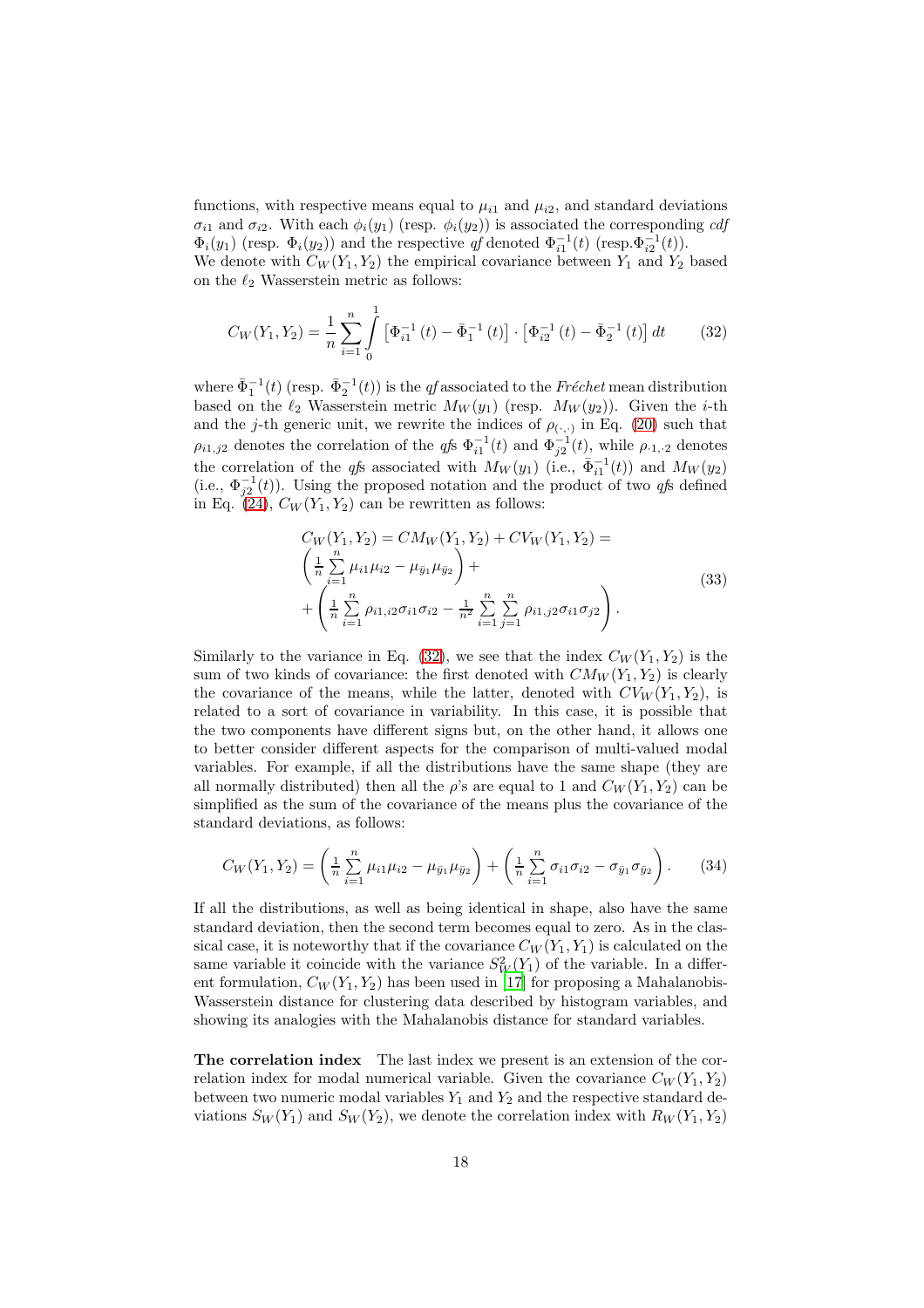and is calculated as follows:

$$
R_W(Y_1, Y_2) = \frac{C_W(Y_1, Y_2)}{S_W(Y_1) \cdot S_W(Y_2)}.
$$
\n(35)

 $R_W(Y_1, Y_2)$  depends from  $C_W(Y_1, Y_2)$ , but the ratio does not allow one to separate completely the contribution of the means and of the variability of the distributions. However, we propose to consider  $R_W(Y_1, Y_2)$  as the sum of two parts: the first, denoted with  $RM_W(Y_1, Y_2)$ , is mostly related to the means, while the latter, denoted with  $RV_W(Y_1, Y_2)$ , is mostly related to the variability of the distributions as follows:

$$
R_W(Y_1, Y_2) = RM_W(Y_1, Y_2) + RV_W(Y_1, Y_2) =
$$
  
= 
$$
\frac{CM_W(Y_1, Y_2)}{S_W(Y_1) \cdot S_W(Y_2)} + \frac{CV_W(Y_1, Y_2)}{S_W(Y_1) \cdot S_W(Y_2)}.
$$
 (36)

Finally, it is noteworthy to show that  $R_W(Y_1, Y_2) = 1$  if, and only if,  $Y_1$  is equal to  $Y_2$ , while this is not generally true for the correlation measure  $R_B(Y_1, Y_2)$  in eq. [\(31\)](#page-16-1).

#### <span id="page-18-0"></span>5 Example

The proposed univariate and bivariate basic statistics give new interpretative tools for the analysis of numeric multi-valued data. For showing it, we compute the statistics using a data set presented in  $[6]^1$  $[6]^1$ , and we compare the obtained results with the basic statistics therein proposed. We call this dataset as *Blood dataset*.

The dataset consists of histogram-valued observations for three histogram variables: *Cholesterol* (in Table [1\)](#page-19-0), *Hemoglobin* (in Table [2\)](#page-20-0), and *Hematocrit* (in table [3\)](#page-20-1). Each observation represents one of 14 gender  $\times$  age groups of patients, where gender is denoted with  $M = Male$  and  $F = Female$  and the age group refers to decades from 20 to 80 (and over) years. As reported in [\[6\]](#page-26-2), the histogram values resulted from aggregating a portion of a very large dataset containing (classical) values for individuals living in a certain region of the USA. Finally, it is worth noting that only univariate histograms are available.

Tables [1,](#page-19-0) [2](#page-20-0) and [3](#page-20-1) could not be easy to read because of the multi-valued nature of the data. To facilitate a better view of the dataset, in Fig. [3](#page-19-1) we have represented graphically the histograms related to the 14 observations for the three variables<sup>[2](#page-18-2)</sup>. Further, for a rapid comparison, the last two rows show the histogram representation of the two proposed  $Frechet$  means:  $M_W$  and  $M_L$ . For example, observing Fig. [3](#page-19-1) we note that for the *Cholesterol* variable and for the *Female* typologies of patients (from  $u_1$  to  $u_7$ ), the distributions are similar in shape and symmetric, and that the means increase from the youngest typology  $(u_1)$  to the older one  $(u_8)$ . The distributions of the *Male* typologies are more skewed than the *Female* ones, and also have different shapes. With regard to the *Hemoglobin* and *Hematocrit* variables, it is possible to note that the younger

<span id="page-18-1"></span><sup>&</sup>lt;sup>1</sup>We joined together the three tables describing the three histogram variables that are presented in different sections of the book.

<span id="page-18-2"></span><sup>2</sup>We remark that each histogram has a mass equal to 1 and the heights of the histograms are only graphically scaled for the presentation of data.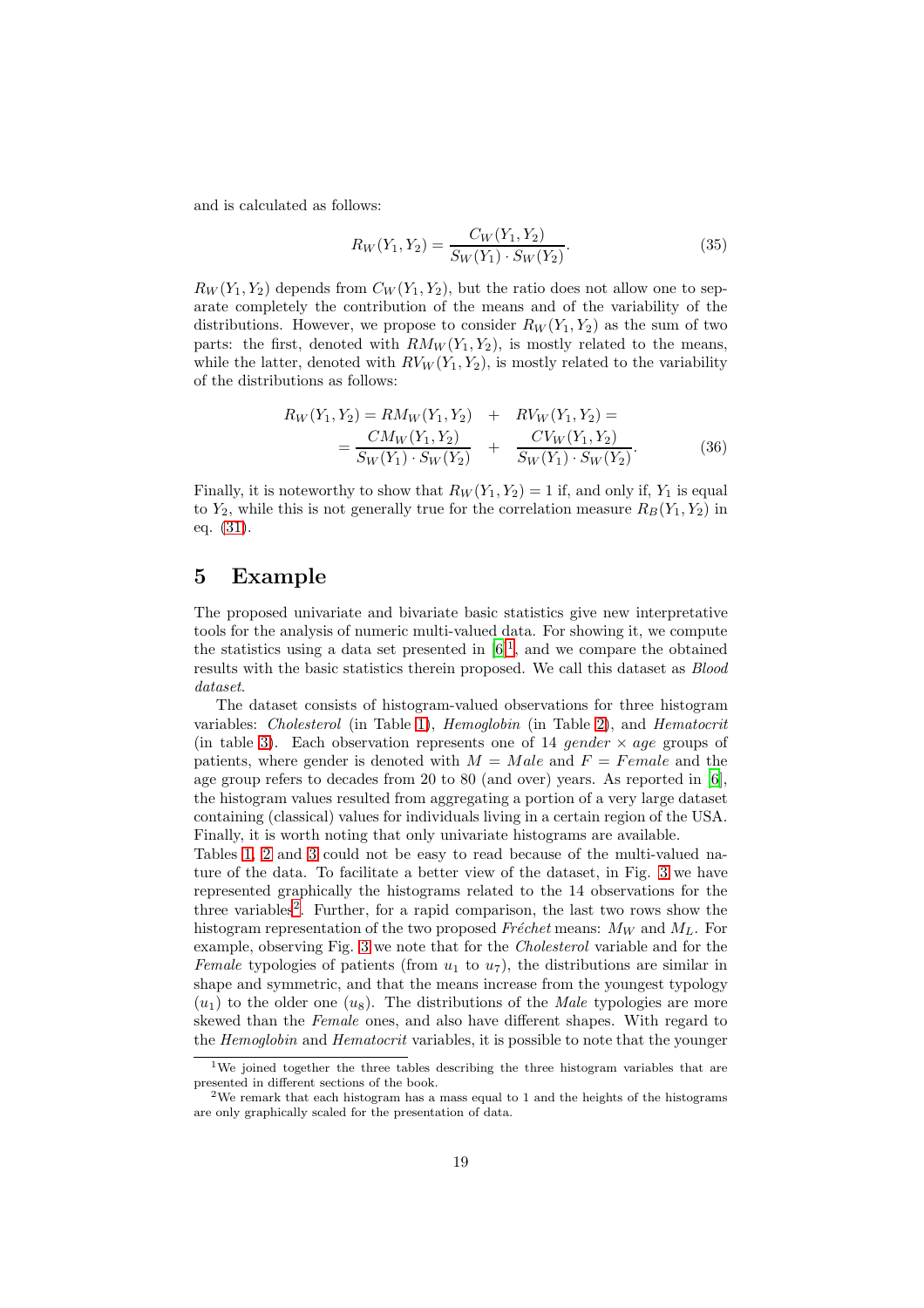<span id="page-19-0"></span>Table 1: Blood dataset: Cholesterol

| $\operatorname{Unit}$ |                                                                                                   |
|-----------------------|---------------------------------------------------------------------------------------------------|
| Gender-Age            | Frequency histogram                                                                               |
| $u_1$ : F-20          | $[80, 100), 0.025;$ $[100, 120), 0.075;$ $[120, 135), 0.175;$ $[135, 150), 0.250;$ $[150, 165),$  |
|                       | $0.200;$ [165, 180), $0.162;$ [180, 200), $0.088;$ [200, 240], $0.025$                            |
| $u_2$ : F-30          | $\{ [ 80, 100), 0.013; [ 100, 120), 0.088; [ 120, 135), 0.154; [ 135, 150), 0.253; [ 150, 165),$  |
|                       | $0.210;$ [165, 180), $0.177;$ [180, 195), $0.066;$ [195, 210), $0.026;$ [210, 240], $0.013\}$     |
| $u_3$ : F-40          | $\{ [ 95, 110, 0.012, [ 110, 125), 0.029, [ 125, 140), 0.113, [ 140, 155), 0.206, [ 155, 170),$   |
|                       | $0.235;$ [170, 185), $0.186;$ [185, 200), $0.148;$ [200, 215), $0.043;$ [215, 230), $0.020;$      |
|                       | $[230, 245], 0.008\}$                                                                             |
| $u_4$ : F-50          | $(105, 120), 0.009;$ $(120, 135), 0.026;$ $(135, 150), 0.046;$ $(150, 165), 0.105;$ $(165, 180),$ |
|                       | $0.199;$ [180, 195), $0.248;$ [195, 210), $0.199;$ [210, 225), $0.100;$ [225, 240), $0.045;$      |
|                       | [240, 260], 0.023                                                                                 |
| $u_5$ : F-60          | $[115, 140), 0.012;$ $[140, 160), 0.069;$ $[160, 180), 0.206;$ $[180, 200), 0.300;$ $[200, 220),$ |
|                       | $0.255$ ; [220, 240), $0.146$ ; [240, 260], $0.012$                                               |
| $u_6$ : F-70          | $[120, 140), 0.017; [140, 160), 0.083; [160, 180), 0.206; [180, 200), 0.294; [200, 220),$         |
|                       | $0.250$ ; [220, 240), $0.117$ ; [240, 260], $0.033$                                               |
| $u_7$ : F-80+         | $[120, 140), 0.036; [140, 160), 0.065; [160, 180), 0.284; [180, 200), 0.325; [200, 220),$         |
|                       | $0.213$ ; [220, 240), 0.065; [240, 260], 0.012                                                    |
| $u_8$ : M-20          | $[110, 135), 0.143;$ $[135, 155), 0.143;$ $[155, 165), 0.286;$ $[165, 175), 0.214;$ $[175, 185),$ |
|                       | $0.143;$ [185, 195], $0.071$                                                                      |
| $u_9: M-30$           | $[90, 100), 0.022;$ $[100, 120), 0.044;$ $[120, 140), 0.044;$ $[140, 160), 0.333;$ $[160, 180),$  |
|                       | $0.289;$ [180, 200), $0.179;$ [200, 220], $0.089$                                                 |
| $u_{10}$ : M-40       | $[120, 135), 0.018;$ $[135, 150), 0.109;$ $[150, 165), 0.327;$ $[165, 180), 0.255;$ $[180, 195),$ |
|                       | $0.182;$ [195, 210), $0.073;$ [210, 225], $0.036$                                                 |
| $u_{11}$ : M-50       | $(105, 125), 0.019;$ $(125, 145), 0.020;$ $(145, 165), 0.118;$ $(165, 185), 0.216;$ $(185, 205),$ |
|                       | $0.294;$ [205, 225), $0.137;$ [225, 245], $0.176;$ [245, 265], $0.020$                            |
| $u_{12}$ : M-60       | $[130, 150), 0.041; [150, 170), 0.042; [170, 190), 0.167; [190, 210), 0.375; [210, 230),$         |
|                       | $0.250;$ [230, 250), $0.083;$ [250, 270], $0.042$                                                 |
| $u_{13}$ : M-70       | $[165, 180), 0.105;$ $[180, 195), 0.316;$ $[195, 210), 0.158;$ $[210, 225), 0.158;$ $[225, 240),$ |
|                       | $0.210;$ [240, 255], 0.053                                                                        |
| $u_{14}$ : M-80+      | $[155, 170), 0.067;$ $[170, 185), 0.133;$ $[185, 200), 0.200;$ $[200, 215), 0.267;$ $[215, 230),$ |
|                       | $0.200;$ [230, 245), $0.067;$ [245, 260], $0.066$                                                 |



<span id="page-19-1"></span>Figure 3: Blood dataset: histogram representation of the data. The last two rows represents the  $M_W$  and the  $M_L$  mean histograms.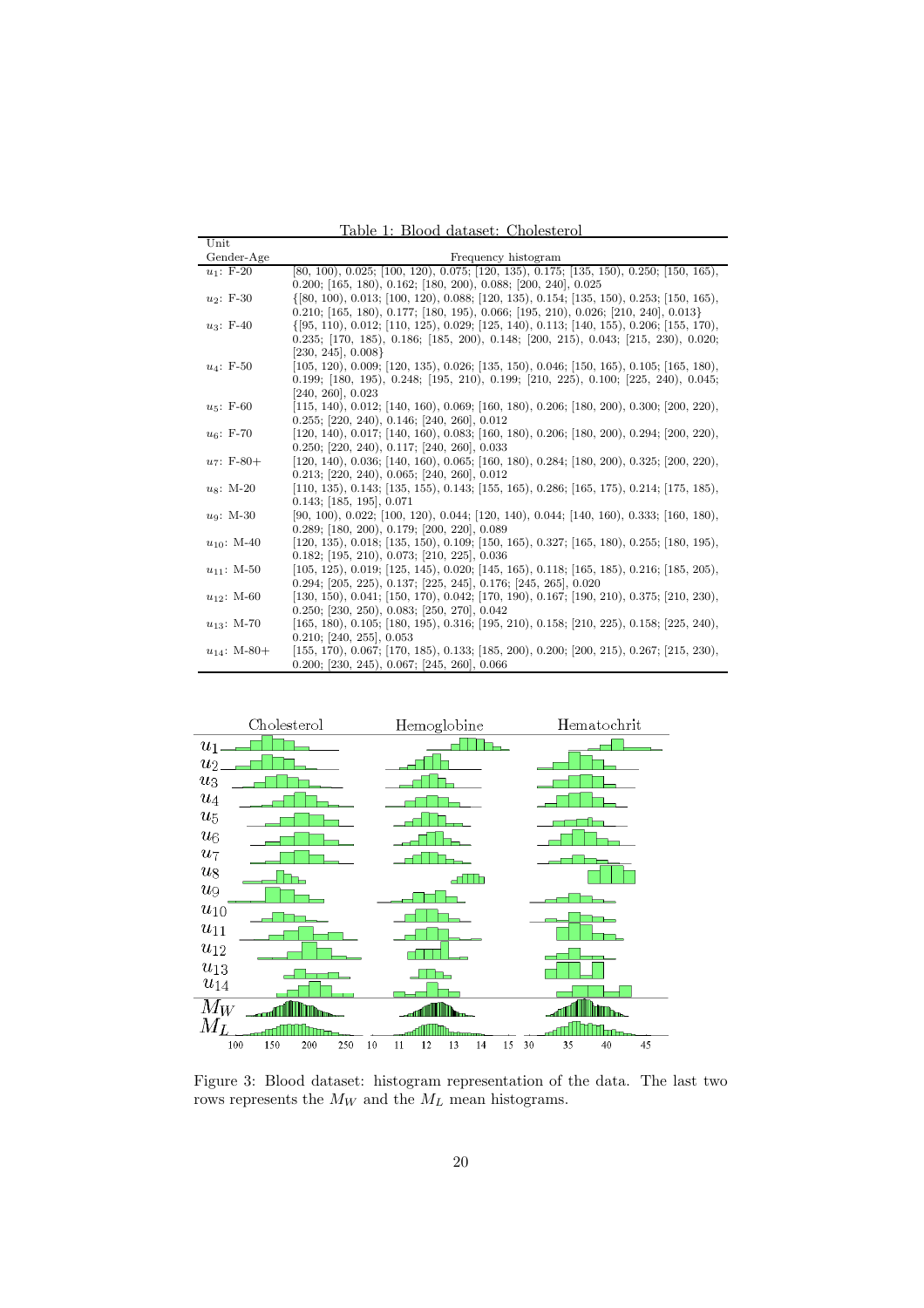<span id="page-20-0"></span>Table 2: Blood dataset: Hemoglobin

| Unit             |                                                                                                                    |
|------------------|--------------------------------------------------------------------------------------------------------------------|
| Gender-Age       | Frequency histogram                                                                                                |
| $u_1$ : F-20     | $[12.0, 12.9), 0.050;$ $[12.9, 13.2), 0.112;$ $[13.2, 13.5), 0.212;$ $[13.5, 13.8), 0.201;$ $[13.8,$               |
|                  | $14.1$ , 0.188; [14.1, 14.4), 0.137; [14.4, 14.7), 0.075; [14.7, 15.0], 0.025                                      |
| $u_2$ : F-30     | $(10.5, 11.0), 0.007;$ $(11.0, 11.3), 0.039;$ $(11.3, 11.6), 0.082;$ $(11.6, 11.9), 0.174;$ $(11.9,$               |
|                  | 12.2), 0.216; [12.2, 12.5), 0.266; [12.5, 12.8), 0.157; [12.8, 14.0], 0.059                                        |
| $u_3$ : F-40     | $(10.5, 11.0), 0.009;$ $(11.0, 11.5), 0.084;$ $(11.5, 11.8), 0.148;$ $(11.8, 12.1), 0.217;$ $(12.1, 12.1), 0.009;$ |
|                  | $12.4$ , 0.252; [12.4, 12.7), 0.180; [12.7, 13.0), 0.087; [13.0, 14.0], 0.023                                      |
| $u_4$ : F-50     | $[10.5, 11.2), 0.046;$ $[11.2, 11.6), 0.134;$ $[11.6, 12.0), 0.222;$ $[12.0, 12.4), 0.259;$ $[12.4,$               |
|                  | 12.8), 0.219; [12.8, 13.2), 0.105; [13.2, 13.6), 0.012; [13.6, 14.0], 0.003                                        |
| $u_5$ : F-60     | $(10.8, 11.2), 0.028;$ $(11.2, 11.5), 0.081;$ $(11.5, 11.8), 0.133;$ $(11.8, 12.1), 0.231;$ $(12.1,$               |
|                  | $12.4$ , 0.219; [12.4, 12.7), 0.182; [12.7, 13.0), 0.061; [13.0, 13.3), 0.057; [13.3, 13.6],                       |
|                  | 0.008                                                                                                              |
| $u_6$ : F-70     | $(10.8, 11.1), 0.022;$ $(11.1, 11.4), 0.050;$ $(11.4, 11.7), 0.078;$ $(11.7, 12.0), 0.183;$ $(12.0,$               |
|                  | $(12.3), 0.228; [12.3, 12.6), 0.233; [12.6, 12.9), 0.117; [12.9, 13.2), 0.067; [13.2, 13.6],$                      |
|                  | 0.022                                                                                                              |
| $u_7$ : F-80+    | $(10.8, 11.2), 0.029;$ $(11.2, 11.5), 0.095;$ $(11.5, 11.8), 0.148;$ $(11.8, 12.1), 0.213;$ $(12.1, 12.1), 0.021;$ |
|                  | $12.4$ , 0.207; [12.4, 12.7), 0.160; [12.7, 13.0), 0.077; [13.0, 13.3), 0.047; [13.3, 13.6],                       |
|                  | 0.024                                                                                                              |
| $us: M-20$       | $(12.9, 13.1), 0.071;$ $(13.1, 13.3), 0.143;$ $(13.3, 13.5), 0.214;$ $(13.5, 13.7), 0.217;$ $(13.7, 13.7), 0.217;$ |
|                  | (13.9), 0.212; [13.9, 14.1], 0.143                                                                                 |
| $u_9: M-30$      | $(10.2, 10.7), 0.022;$ $(10.7, 11.1), 0.045;$ $(11.1, 11.5), 0.089;$ $(11.5, 11.9), 0.222;$ $(11.9,$               |
|                  | 12.3), 0.200; [12.3, 12.7), 0.267; [12.7, 13.1), 0.133; [13.1, 13.4], 0.022                                        |
| $u_{10}$ : M-40  | $[10.8, 11.2), 0.018;$ $[11.2, 11.6), 0.163;$ $[11.6, 12.0), 0.273;$ $[12.0, 12.4), 0.273;$ $[12.4,$               |
|                  | 12.8), 0.182; [12.8, 13.2), 0.073; [13.2, 13.6], 0.018                                                             |
| $u_{11}$ : M-50  | $[10.8, 11.2), 0.020;$ $[11.2, 11.6), 0.118;$ $[11.6, 12.0), 0.235;$ $[12.0, 12.4), 0.275;$ $[12.4,$               |
|                  | 12.8), 0.235; [12.8, 13.2), 0.059; [13.2, 13.6), 0.020; [13.6, 14.0], 0.038                                        |
| $u_{12}$ : M-60  | $[11.3, 11.6), 0.125;$ $[11.6, 11.9), 0.166;$ $[11.9, 12.2), 0.166;$ $[12.2, 12.5), 0.167;$ $[12.5,$               |
|                  | 12.8), 0.292; [12.8, 13.2), 0.042; [13.2, 13.5], 0.042                                                             |
| $u_{13}$ : M-70  | $[11.4, 11.7), 0.053;$ $[11.7, 12.0), 0.315;$ $[12.0, 12.3), 0.316;$ $[12.3, 12.6), 0.211;$ $[12.6,$               |
|                  | $12.9$ , 0.105                                                                                                     |
| $u_{14}$ : M-80+ | $[10.8, 11.2), 0.133;$ $[11.2, 11.6), 0.067;$ $[11.6, 12.0), 0.134;$ $[12.0, 12.4), 0.333;$ $[12.4,$               |
|                  | (12.8), 0.200; [12.8, 13.2], 0.133                                                                                 |

<span id="page-20-1"></span>Table 3: Blood dataset: Hematocrit

|                  | таріс ә. - тоод давазсы тісіндірсіті                                                                 |
|------------------|------------------------------------------------------------------------------------------------------|
| Unit             |                                                                                                      |
| Gender-Age       | Frequency histogram                                                                                  |
| $u_1$ : F-20     | $[35.0, 37.5), 0.025; [37.5, 39.0), 0.075; [39.0, 40.5), 0.188; [40.5, 42.0), 0.387; [42.0,$         |
|                  | (45.5), 0.287; [45.5, 47.0), 0.038                                                                   |
| $u_2$ : F-30     | $[31.0, 33.0), 0.046;$ $[33.0, 35.0), 0.171;$ $[35.0, 36.5), 0.295;$ $[36.5, 38.0), 0.243;$ $[38.0,$ |
|                  | 39.5), 0.170; [39.5, 41.0), 0.072; [41.0, 44.0], 0.003                                               |
| $u_3$ : F-40     | $[31.0, 33.0), 0.049;$ $[33.0, 35.0), 0.203;$ $[35.0, 36.5), 0.223;$ $[36.5, 38.0), 0.241;$ $[38.0,$ |
|                  | 39.5), 0.209; [39.5, 41.0), 0.069; [41.0, 43.5], 0.006                                               |
| $u_4$ : F-50     | $[31.0, 32.0), 0.011; [32.0, 33.5), 0.066; [33.5, 35.0), 0.194; [35.0, 36.5), 0.231; [36.5,$         |
|                  | 38.0), 0.248; [38.0, 39.5), 0.168; [39.5, 41.0), 0.068; [41.0, 42.5], 0.014                          |
| $u_5$ : F-60     | $[31.0, 33.0), 0.037;$ $[33.0, 34.5), 0.178;$ $[34.5, 36.0), 0.215;$ $[36.0, 37.5), 0.247;$ $[37.5,$ |
|                  | 38.0), 0.101; [38.0, 39.5), 0.182; [39.5, 41.0), 0.028; [41.0, 42.5], 0.012                          |
| $u_6$ : F-70     | $[31.0, 32.5), 0.011; [32.5, 34.0), 0.089; [34.0, 35.5), 0.200; [35.5, 37.0); 0.272; [37.0,$         |
|                  | 38.5), 0.228; [38.5, 40.0), 0.122; [40.0, 41.5), 0.072; [41.5, 43.5], 0.006                          |
| $u_7$ : F-80+    | $[31.0, 32.5), 0.018;$ $[32.5, 34.0), 0.107;$ $[34.0, 35.5), 0.195;$ $[35.5, 37.0), 0.302;$ $[37.0,$ |
|                  | 38.5), 0.189; [38.5, 40.0), 0.136; [40.0, 41.5), 0.041; [41.5, 43.0], 0.012                          |
| $us: M-20$       | $[37.5, 39.0), 0.214; [39.0, 40.5), 0.286; [40.5, 42.0), 0.286; [42.0, 43.5], 0.214$                 |
| $u_9: M-30$      | $[30.0, 32.0), 0.022; [32.0, 33.5), 0.111; [33.5, 35.0), 0.178; [35.0, 36.5), 0.311; [36.5,$         |
|                  | 38.0), 0.222; [38.0, 39.5), 0.111; [39.5, 41.0], 0.045                                               |
| $u_{10}$ : M-40  | $[30.0, 32.0), 0.018;$ $[32.0, 33.5), 0.109;$ $[33.5, 35.0), 0.073;$ $[35.0, 36.5), 0.327;$ $[36.5,$ |
|                  | 38.0), 0.218; [38.0, 39.5), 0.164; [39.5, 41.0], 0.091                                               |
| $u_{11}$ : M-50  | $[33.5, 35.0), 0.215;$ $[35.0, 36.5), 0.294;$ $[36.5, 38.0), 0.255;$ $[38.0, 39.5), 0.118;$ $[39.5,$ |
|                  | (41.0), 0.098; [41.0, 42.0], 0.020                                                                   |
| $u_{12}$ : M-60  | $[32.0, 33.5), 0.125;$ $[33.5, 35.0), 0.208;$ $[35.0, 36.5), 0.375;$ $[36.5, 38.0), 0.125;$ $[38.0,$ |
|                  | $39.5$ , 0.125; [39.5, 41.0], 0.042                                                                  |
| $u_{13}$ : M-70  | $[32.0, 33.5), 0.158;$ $[33.5, 35.0), 0.263;$ $[35.0, 36.5), 0.263;$ $[36.5, 38.0), 0.053;$ $[38.0,$ |
|                  | $39.5$ , 0.263                                                                                       |
| $u_{14}$ : M-80+ | $[33.5, 35.5), 0.133;$ $[35.5, 37.5), 0.267;$ $[37.5, 39.5), 0.267;$ $[39.5, 41.5), 0.133;$ $[41.5,$ |
|                  | 43.0, 0.200                                                                                          |
|                  |                                                                                                      |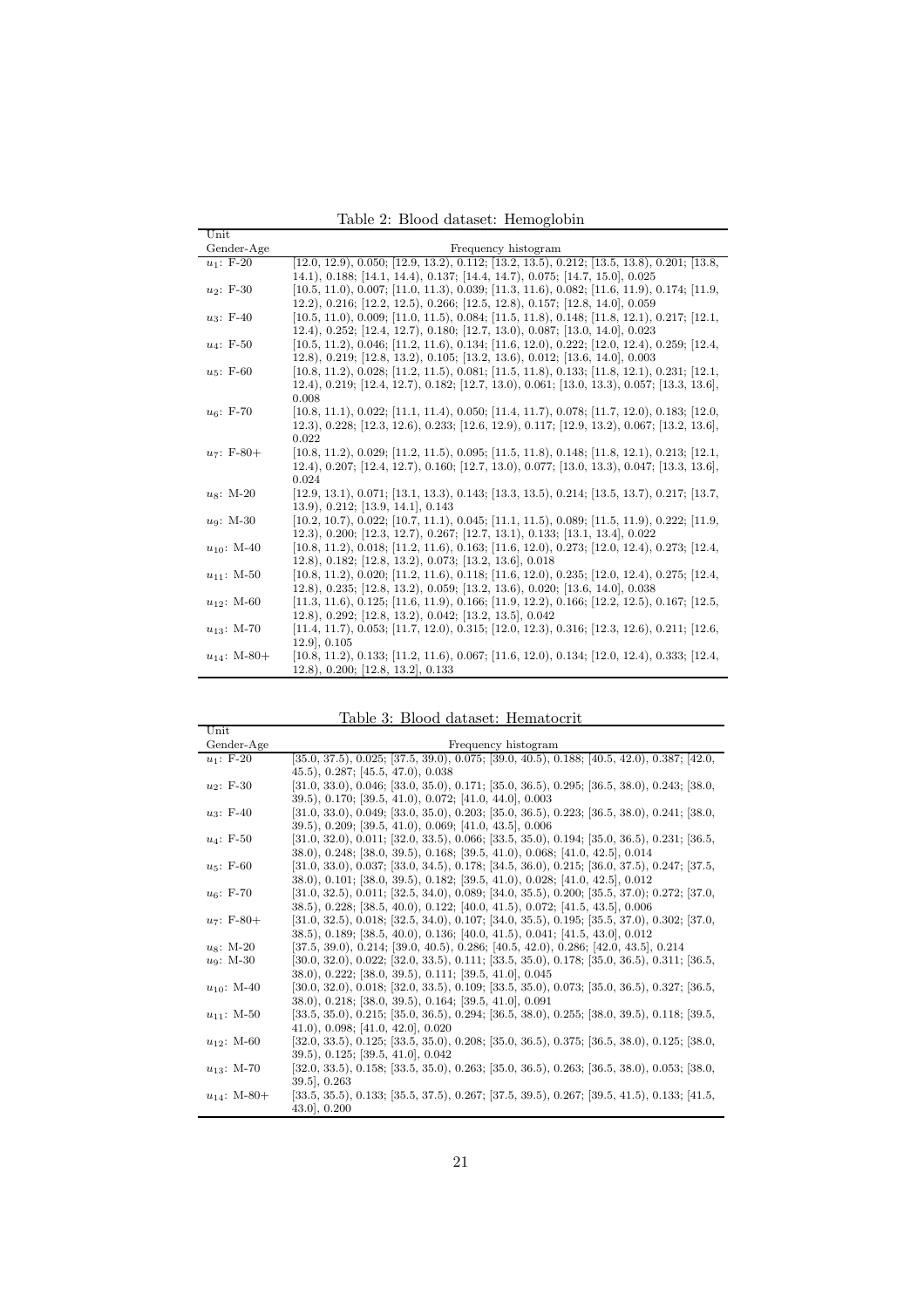<span id="page-21-0"></span>Table 4: Blood dataset: basic statistics of the symbolic data. We used the third standardized moment as the skewness index and the fourth standardized moment minus 3 for the kurtosis one. The average values of the indices are in bold.

|       | Mean   |        | Standard deviation |       | <b>Skewness</b> |        |          | Kurtosis |          |          |          |          |
|-------|--------|--------|--------------------|-------|-----------------|--------|----------|----------|----------|----------|----------|----------|
|       | Chol.  | Hemo.  | Hemat.             | Chol. | Hemo.           | Hemat. | Chol.    | Hemo.    | Hemat.   | Chol.    | Hemo.    | Hemat.   |
| u1    | 150.10 | 13.695 | 41.526             | 26.34 | 0.550           | 2.197  | 0.229    | $-0.209$ | 0.119    | 0.367    | 0.080    | $-0.001$ |
| u2    | 150.71 | 12.158 | 36.497             | 25.28 | 0.528           | 2.122  | 0.197    | 0.388    | $-0.075$ | 0.230    | 1.097    | $-0.279$ |
| u3    | 164.96 | 12.134 | 36.549             | 25.33 | 0.507           | 2.230  | 0.163    | 0.061    | $-0.131$ | $-0.047$ | 0.603    | $-0.502$ |
| u4    | 186.51 | 12.133 | 36.480             | 26.66 | 0.585           | 2.198  | $-0.100$ | $-0.168$ | 0.072    | 0.183    | $-0.193$ | $-0.491$ |
| u5    | 194.03 | 12.145 | 36.341             | 25.21 | 0.520           | 2.098  | $-0.150$ | 0.058    | $-0.014$ | $-0.352$ | $-0.225$ | $-0.417$ |
| u6    | 193.20 | 12.205 | 36.703             | 26.56 | 0.523           | 2.182  | $-0.027$ | $-0.114$ | 0.165    | $-0.319$ | $-0.094$ | $-0.393$ |
| u7    | 187.14 | 12.141 | 36.504             | 24.59 | 0.552           | 2.191  | $-0.056$ | 0.185    | 0.183    | 0.044    | $-0.282$ | $-0.272$ |
| u8    | 159.62 | 13.557 | 40.500             | 19.84 | 0.300           | 1.636  | $-0.662$ | $-0.153$ | 0.000    | $-0.150$ | $-0.859$ | $-1.043$ |
| u9    | 164.43 | 12.088 | 35.914             | 26.49 | 0.622           | 2.114  | $-0.305$ | $-0.439$ | $-0.028$ | 0.158    | $-0.168$ | $-0.274$ |
| u10   | 170.06 | 12.092 | 36.457             | 20.01 | 0.527           | 2.248  | 0.374    | 0.241    | $-0.208$ | $-0.170$ | $-0.386$ | $-0.343$ |
| u11   | 194.22 | 12.214 | 36.720             | 30.16 | 0.597           | 2.002  | $-0.167$ | 0.524    | 0.496    | $-0.264$ | 0.445    | $-0.511$ |
| u12   | 203.36 | 12.245 | 35.815             | 26.22 | 0.509           | 2.008  | $-0.174$ | 0.081    | 0.346    | 0.369    | $-0.661$ | $-0.373$ |
| u13   | 205.67 | 12.150 | 35.750             | 22.50 | 0.334           | 2.165  | 0.217    | 0.226    | 0.210    | $-1.083$ | $-0.634$ | $-1.142$ |
| u14   | 205.48 | 12.120 | 38.450             | 23.54 | 0.616           | 2.616  | 0.106    | $-0.440$ | 0.090    | $-0.437$ | $-0.584$ | $-1.056$ |
| Aver. | 180.68 | 12.363 | 37.157             | 24.91 | 0.519           | 2.143  | $-0.025$ | 0.017    | 0.082    | $-0.105$ | $-0.133$ | $-0.507$ |
|       |        |        |                    |       |                 |        |          |          |          |          |          |          |
| $M_W$ | 180.68 | 12.363 | 37.157             | 24.78 | 0.516           | 2.133  | $-0.025$ | $-0.008$ | 0.082    | $-0.210$ | $-0.290$ | $-0.602$ |
| $M_L$ | 180.68 | 12.363 | 37.157             | 31.66 | 0.739           | 2.743  | $-0.036$ | 0.568    | 0.409    | $-0.250$ | 0.232    | $-0.095$ |

typologies  $(u_1 \text{ and } u_8)$  hold distributions with means different from other types. Looking at the mean values, we see that  $M_W(y)$  tends to best summarize the average shape of the distributions, while  $M_L(y)$  suffers from the fact that it represents a finite mixture of distributions. Table [4](#page-21-0) shows the main basic statistics of the observed histograms and of the two means, and we observe that the basic statistics of  $M_W(t)$  are closer to the average basic statistics (the number in bold) of the distributions than the basic statistics of  $M_L(y)$ .

In Table [5,](#page-22-0) we reported the univariate statistics as proposed by [\[3\]](#page-26-4) [\[6\]](#page-26-2) and as proposed in this paper. As described in section [3,](#page-5-0) although the  $S_2(Y)$  variance can be decomposed into the variance of the means and the mean of the variances, it does not allow us to understand the different sources of variability of the symbolic variable. The basic statistics based on the  $\ell_2$  Wasserstein distance allow one to observe that the average  $M_W(y)$  can be considered as that observation with a description (a distribution) which is *intermediate* with respect the others. The  $S_W^2(Y)$  statistics of variability (together with the variability statistics of  $M_W(y)$ ) allow us to better interpret the different source of variability of a set of symbolic data. Firstly, we note that  $S_W^2(Y)$  is always lower than  $S_2(Y)$ because a portion of the variability present in  $S_2(Y)$  is incorporated by the variability of  $M_W(y)$ . Observing the composition of  $S_W^2(Y)$ , we note that for each variable the percentage of variance due to the means is always higher than 95%. In particular, the *Hematocrit* variable is the one that presents the lower variability component as regards the variability of the distributions of the 14 units  $(SV_W^2(Y)$  is the 2.85% of  $S_W^2(Y)$ ). Indeed, looking at the histograms observed for the *Hematocrit* variable there is less difference between the distributions in terms of internal variability, for example, with respect to the histograms of the *Cholesterol* variable, where the distributions from  $u_8$  to  $u_14$  are very different in shape both among them and with respect to distributions from  $u_1$  to  $u_7$  (that, among them, are very similar in shape and internal variability).

Tables [6,](#page-23-0) [7](#page-23-1) and [8](#page-23-2) show the bivariate statistics discussed in this article and calculated for the Blood dataset. In Table [6](#page-23-0) we reported the covariance and correlation calculated according to the methodology proposed by Billard and Diday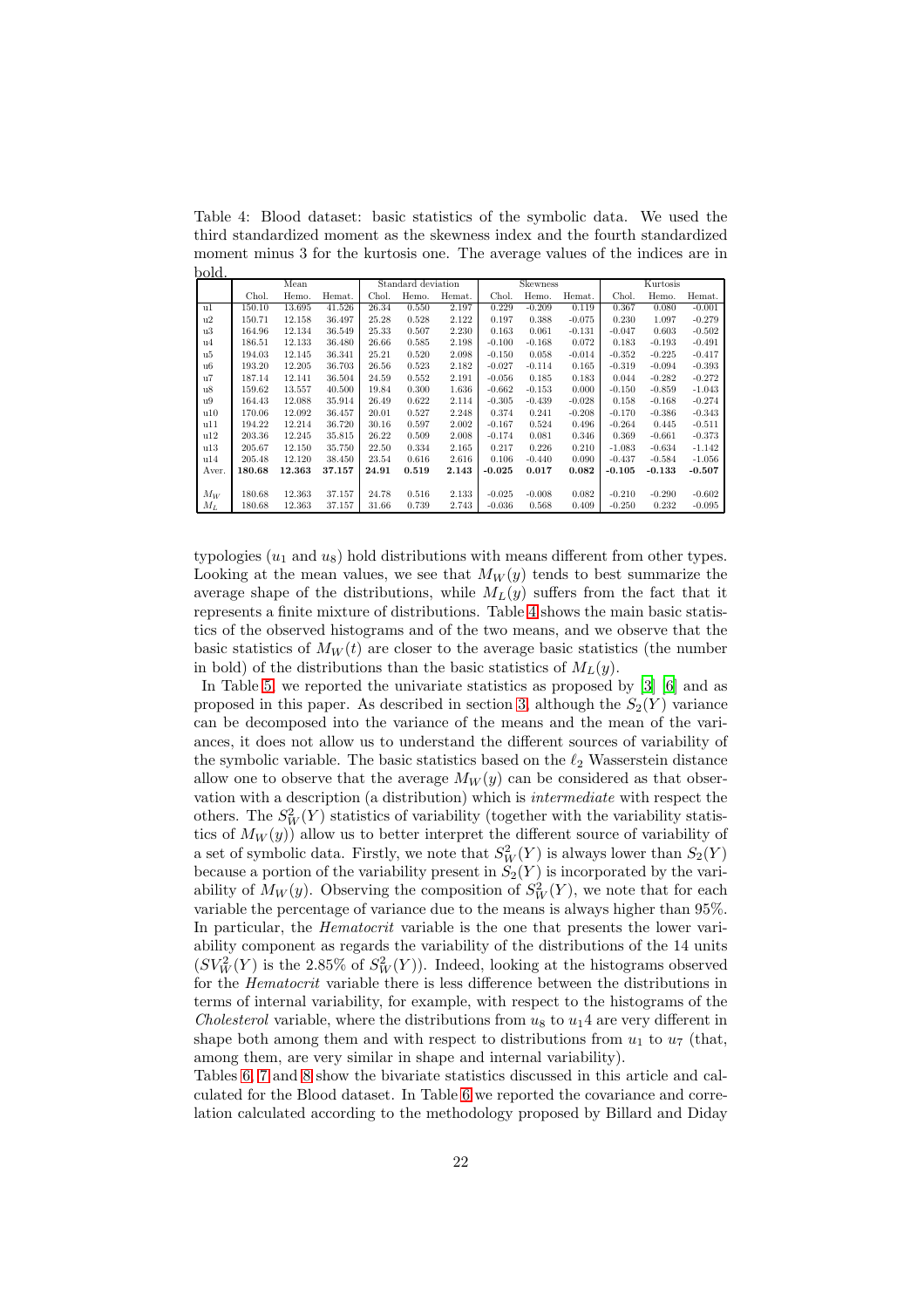Table 5: Blood dataset: basic univariate statistics for each variable.

<span id="page-22-0"></span>

|                        | Billard                     |             |            |  |  |  |  |  |
|------------------------|-----------------------------|-------------|------------|--|--|--|--|--|
| Indices                | Cholesterol                 | Hemoglobin  | Hematocrit |  |  |  |  |  |
| Sample means           |                             |             |            |  |  |  |  |  |
| $\bar{Y}$              | 180.68                      | 12.363      | 37.157     |  |  |  |  |  |
|                        | Variability statistics      |             |            |  |  |  |  |  |
| $S^2$                  | 1002.34                     | 0.5466      | 7.526      |  |  |  |  |  |
| Variance of means      | 374.864                     | 0.2686      | 2.893      |  |  |  |  |  |
| % of Variance          | 37.40\%                     | 49.14\%     | 38.44\%    |  |  |  |  |  |
| Mean of variances      | 627.476                     | 0.278       | 4.633      |  |  |  |  |  |
| % of Variance          | 62.60\%                     | 50.86\%     | 61.56\%    |  |  |  |  |  |
| S                      | 31.658                      | 0.7393      | 2.7434     |  |  |  |  |  |
|                        |                             |             |            |  |  |  |  |  |
|                        |                             | Wasserstein |            |  |  |  |  |  |
| Indices                | Cholesterol                 | Hemoglobin  | Hematocrit |  |  |  |  |  |
|                        | Main statistics of $M_W(y)$ |             |            |  |  |  |  |  |
| $\mu_{\bar{y}}$        | 180.68                      | 12.363      | 37.157     |  |  |  |  |  |
| $\sigma_{\bar{u}}$     | 24.78                       | 0.516       | 2.133      |  |  |  |  |  |
| Variability statistics |                             |             |            |  |  |  |  |  |
| $S^2_W(Y)$             | 388.138                     | 0.2802      | 2.978      |  |  |  |  |  |

 $SM_W^2(Y)$  374.864 0.2686 2.893

 $SV_W^2(Y)$  13.274 0.0116 0.0849 % of  $S_W^2(Y)$  3.42% 4.14% 2.85%

 $S_W(Y)$  19.701 0.5294 1.7257

 $\begin{array}{cccc} 96.58\% & & 95.86\% & & 97.15\% \\ 13.274 & & 0.0116 & & 0.0849 \end{array}$ 

 $\%$  of  $S^2_W$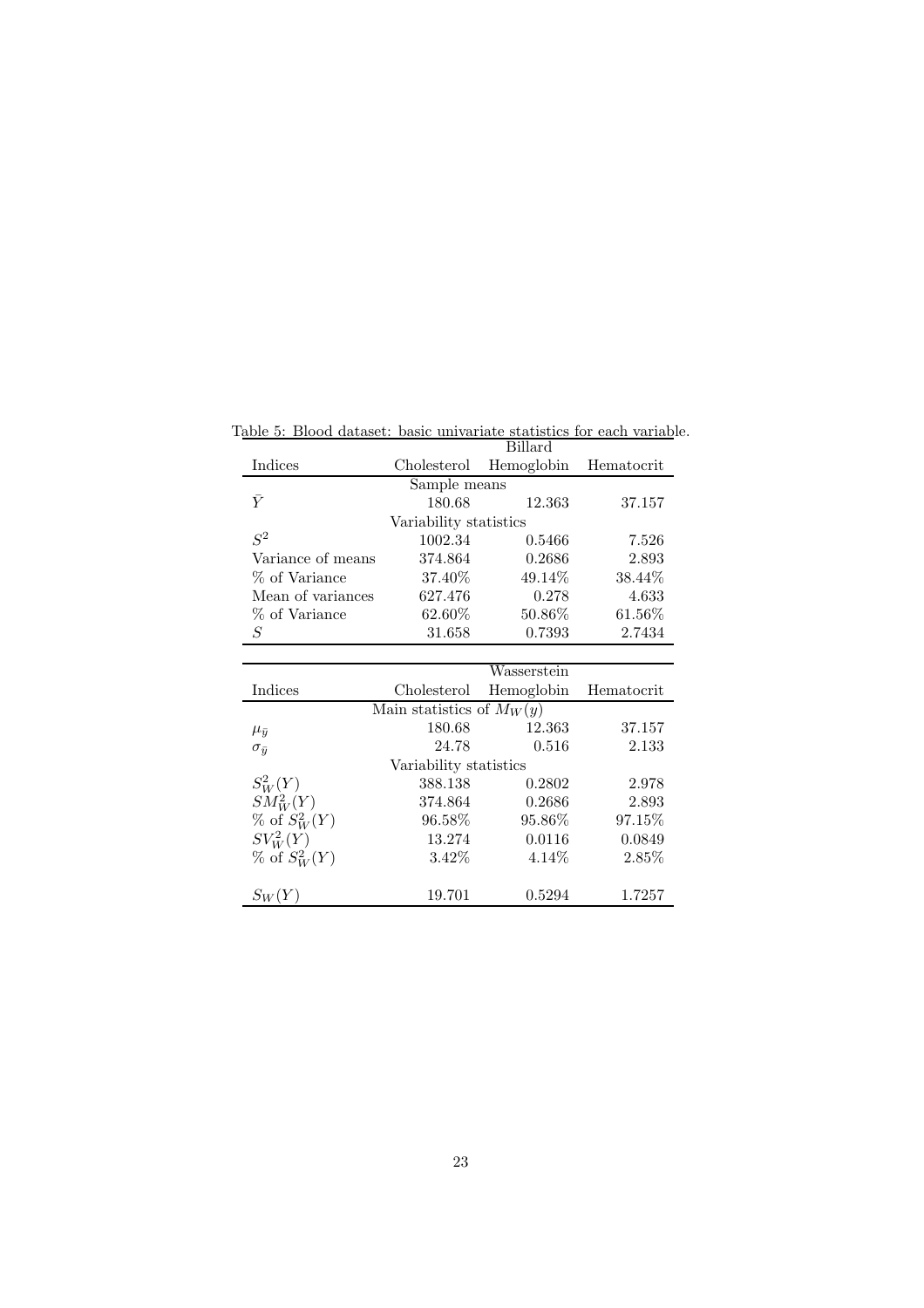| Covariance      |          |          |            |       |                 | Correlation |          |           |
|-----------------|----------|----------|------------|-------|-----------------|-------------|----------|-----------|
| $C_B(Y_i, Y_i)$ | Chol.    | Hemo.    | Hemat.     |       | $R_B(Y_i, Y_i)$ | Chol.       | Hemo.    | Hemat.    |
| Chol.           | 1002.339 | $-5.266$ | $-15.6928$ | Chol. |                 |             | $-0.225$ | $-0.1807$ |
| Hemo.           |          | 0.547    | 0.8205     | Hemo. |                 |             |          | 0.4045    |
| Hemat.          |          |          | 7.5265     |       | Hemat.          |             |          |           |

<span id="page-23-0"></span>Table 6: Blood dataset: Billard [\[6\]](#page-26-2) bivariate statistics

<span id="page-23-1"></span>Table 7: Blood dataset: Wasserstein based covariance statistics

| $C_W(Y_i,Y_i)$            | Cholesterol           | Hemoglobin                 | Hematocrit |           |        |
|---------------------------|-----------------------|----------------------------|------------|-----------|--------|
| Cholesterol               | 388.138               | $-5.001$                   |            | $-14.920$ |        |
| Hemoglobin                |                       | 0.280                      |            | 0.826     |        |
| Hematocrit                |                       |                            |            | 2.978     |        |
|                           |                       |                            |            |           |        |
| $CM_W(Y_i, Y_i)$<br>Chol. | Hemat.<br>Hemo.       | $CV_W(Y_i, Y_i)$           | Chol.      | Hemo.     | Hemat. |
| Chol.<br>374.864          | $-15.086$<br>$-5.179$ | $\overline{\text{Chol}}$ . | 13.274     | 0.178     | 0.165  |
| Hemo.                     | 0.269<br>0.813        | Hemo.                      |            | 0.012     | 0.014  |
| Hemat.                    | 2.893                 | Hemat.                     |            |           | 0.085  |

[\[6\]](#page-26-2). Looking at the correlations, it seems there are no significant correlations between all the pairs of variables. However, in hematology it is known that there should be a direct link between *Hematocrit* and *Hemoglobin*. In fact, the hematocrit test determines how much of the total blood volume contains red blood cells. The red blood cells are basically vessels for hemoglobin, so there is a very direct relationship between hemoglobin and hematocrit. Unfortunately, the re-sults in Table [6](#page-23-0) do not confirm this relationship  $(R_B(Hemo., Hemat) = 0.4045)$ . Otherwise, using the measures of the covariance (Table [7](#page-23-1) ) and of the correlation (Table [8\)](#page-23-2) based on the ℓ<sup>2</sup> Wasserstein metric, the relationship between *Hematocrit* and *Hemoglobin* returns more evident  $(R_W(Hemo., Hemat) = 0.9049)$ . Observing the decomposition of the correlation in Table [8,](#page-23-2) we can affirm that the correlation between the correlation is given in good part by the correlation component due to the means  $(RM_W(Hemo., Hemat) = 0.8896)$  and a part also due to the internal variability of the distributions  $(RV_W(Hemo., Hemat) = 0.0153)$ .

<span id="page-23-2"></span>Table 8: Blood dataset: Wasserstein based correlation statistics

|                  | $R_W(Y_i, Y_i)$ |           | Cholesterol | Hemoglobin       | Hematocrit |           |        |
|------------------|-----------------|-----------|-------------|------------------|------------|-----------|--------|
|                  | Cholesterol     |           |             | $-0.4795$        |            | $-0.4389$ |        |
| Hemoglobin       |                 |           |             | 0.9049           |            |           |        |
| Hematocrit       |                 |           |             |                  |            |           |        |
|                  |                 |           |             |                  |            |           |        |
| $RM_W(Y_i, Y_i)$ | Chol.           | Hemo.     | Hemat.      | $RV_W(Y_i, Y_j)$ | Chol.      | Hemo.     | Hemat. |
| Chol.            | 0.9658          | $-0.4966$ | $-0.4437$   | Chol.            | 0.0342     | 0.0171    | 0.0049 |
| Hemo.            |                 | 0.9585    | 0.8896      | Hemo.            |            | 0.0415    | 0.0153 |
| Hemat.           |                 |           | 0.9715      | Hemat.           |            |           | 0.0285 |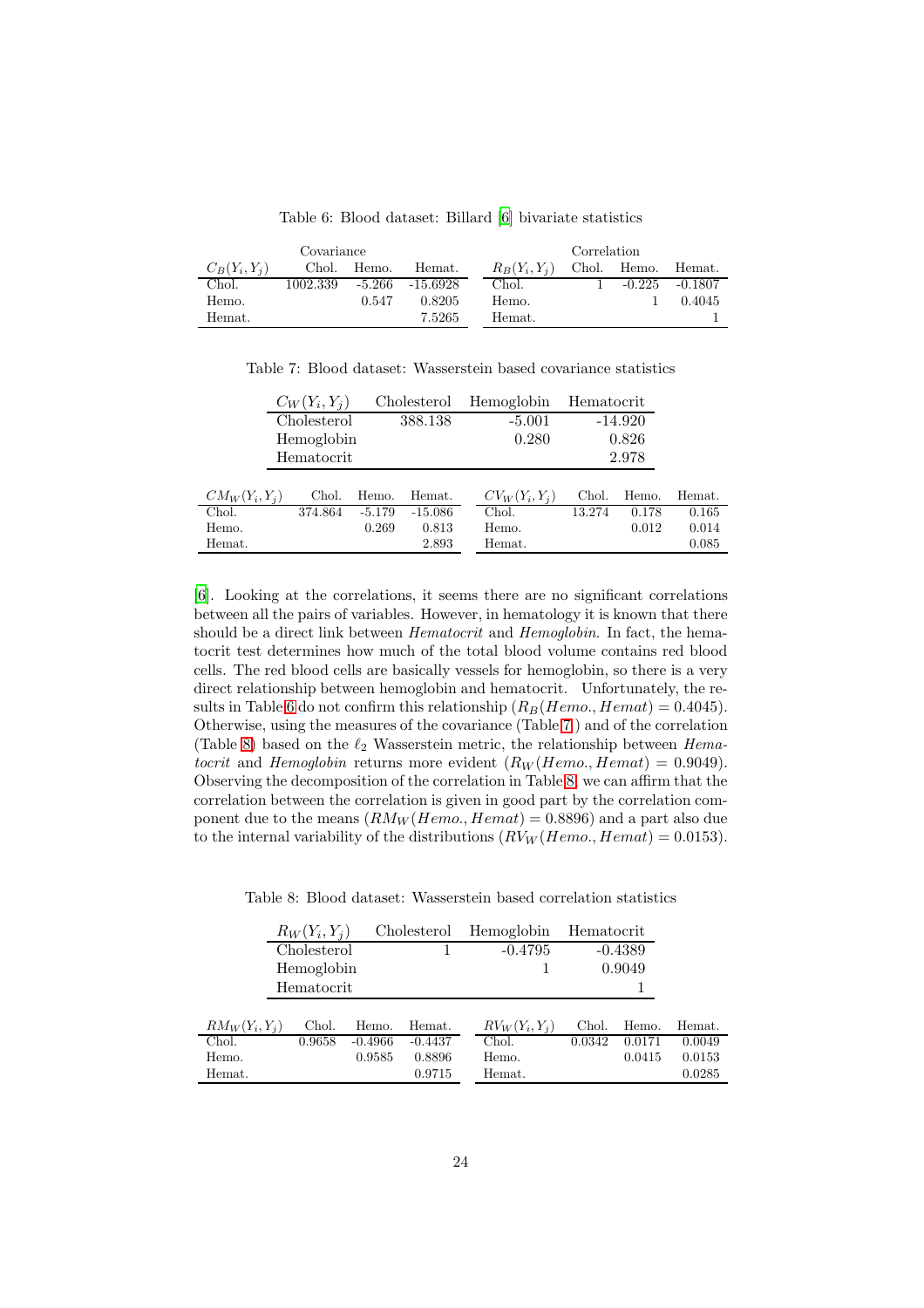#### <span id="page-24-0"></span>6 Conclusions and future research

In this paper, we have presented new basic univariate and bivariate statistics for numerical modal variable. We discussed the possibility of also treating the other numeric symbolic variable as a numeric modal variable in order to extend the basic statistics to all the numeric symbolic variables. The basic statistics are based on the  $\ell_2$  Wasserstein distance between univariate distributions. The new statistics are compared with those proposed by [\[3\]](#page-26-4) and Billard and Diday [\[6\]](#page-26-2) and showing, using an application on a medical dataset, their interpretative properties, and emphasising the capacity of the novel statistics of taking into account the different source of variability of a multivariate symbolic dataset.

The bivariate statistics need a deeper reflection. In the literature, a clear and univocal definition of the relationship between two symbolic variables is still missing, thus also the indices for measuring it are still in embryonal methodological phase. Finally, we consider that a deeper study about the inferential methodologies based on such kind of data can give a great impulse to the research.

# <span id="page-24-1"></span>A Proof of the decomposition of the  $\ell_2$  squared Wasserstein distance.

Let  $\phi_i(y)$  and  $\phi_{i'}(y)$  be two density functions having finite the first two moments. The  $\phi_i(y)$  density function is in a one-to-one correspondence with the cumulative distribution function  $\Phi_i(y)$  and the quantile function  $\Phi_i^{-1}(t)$  (the inverse of the distribution function). The expected value of  $\phi_i(y)$  is denoted with  $\mu_i$  and the standard deviations with  $\sigma_i$ . In this appendix we prove that:

<span id="page-24-4"></span>
$$
d_W^2(\phi_i(y), \phi_{i'}(y)) = \int_0^1 \left[\Phi_i^{-1}(t) - \Phi_{i'}^{-1}(t)\right]^2 dt =
$$
  
= 
$$
\underbrace{(\mu_i - \mu_{i'})^2}_{Location} + \underbrace{(\sigma_i - \sigma_{i'})^2}_{Size} + \underbrace{2\sigma_i\sigma_{i'}(1 - \rho_{i,i'})}_{Shape}.
$$
 (37)

.

First of all we note that

<span id="page-24-2"></span>
$$
\mu_i = \int_{-\infty}^{+\infty} y \cdot \phi_i(y) dy = \int_{-\infty}^{+\infty} y d\Phi_i(y) = \int_{-\infty}^{+\infty} \Phi_i^{-1}(\Phi_i(y)) d\Phi_i(y) = \int_0^1 \Phi_i^{-1}(t) dt,
$$
\n(38)

where  $t = \Phi(y)$ ,  $\Phi(-\infty) = 0$ ,  $\Phi(+\infty) = 1$  and considering that  $y = \Phi^{-1}(\Phi(y)) =$  $\Phi^{-1}(t)$ . Analogously, for  $\sigma^2$  we have that:

<span id="page-24-3"></span>
$$
\sigma_i^2 = \int_{-\infty}^{+\infty} y^2 \phi_i(y) dy - \mu_i^2 = \int_{-\infty}^{+\infty} \left[ \Phi_i^{-1} (\Phi_i(y)) \right]^2 d\Phi_i(y) - \mu_i^2 = \int_0^1 \left[ \Phi_i^{-1}(t) \right]^2 dt - \mu_i^2
$$
\n(39)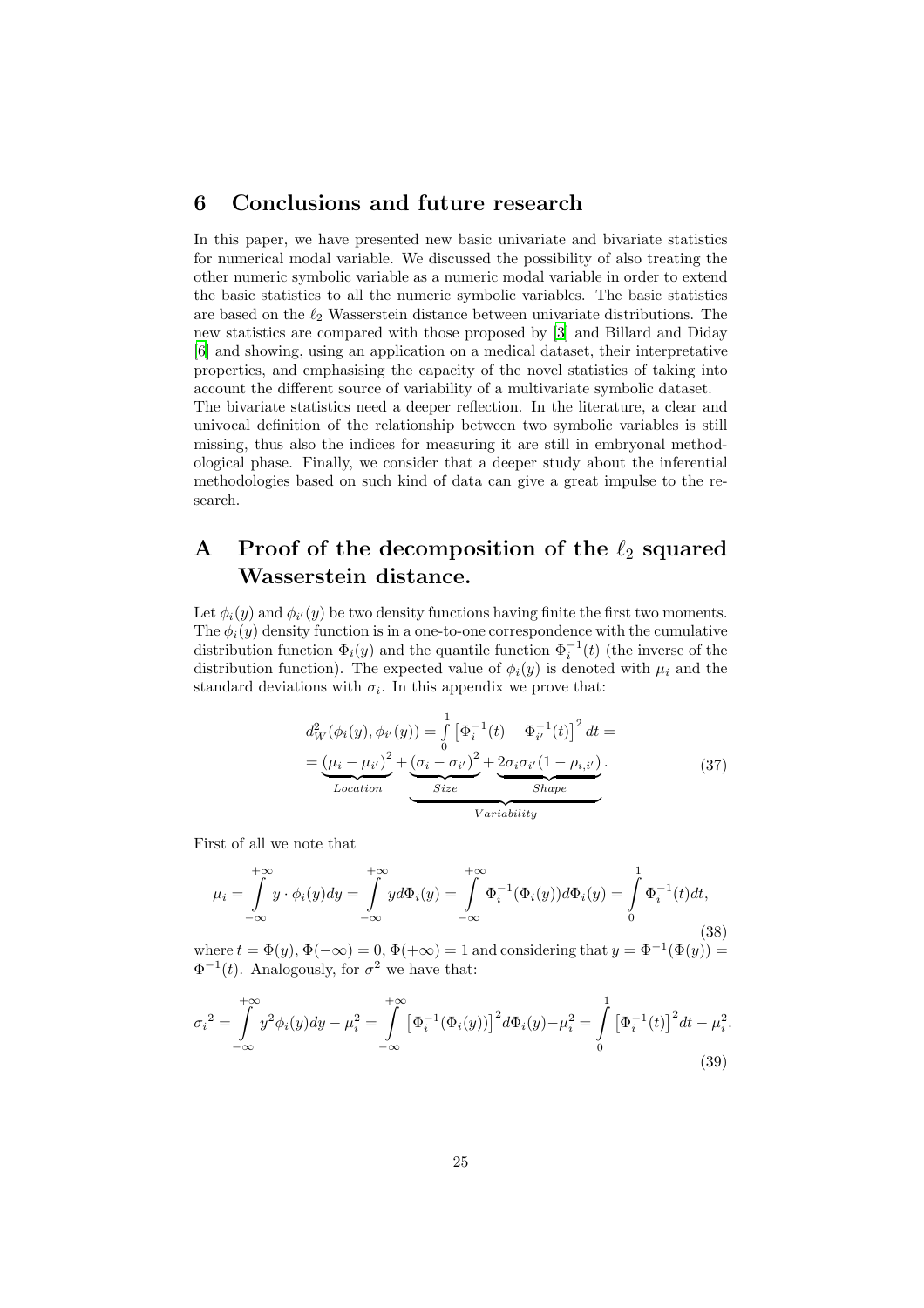We develop the squared term of the distance, and using eqs. [\(38\)](#page-24-2) and [\(39\)](#page-24-3) we obtain:

<span id="page-25-1"></span>
$$
d_W^2(\phi_i(y), \phi_{i'}(y)) = \int_0^1 \left[\Phi_i^{-1}(t) - \Phi_{i'}^{-1}(t)\right]^2 dt =
$$
  
\n
$$
= \int_0^1 \left[\Phi_i^{-1}(t)\right]^2 dt + \int_0^1 \left[\Phi_{i'}^{-1}(t)\right]^2 dt - 2 \int_0^1 \Phi_i^{-1}(t) \cdot \Phi_{i'}^{-1}(t) dt =
$$
  
\n
$$
= \sigma_i^2 + \mu_i^2 + \sigma_{i'}^2 + \mu_{i'}^2 - 2 \int_0^1 \Phi_i^{-1}(t) \cdot \Phi_{i'}^{-1}(t) dt
$$
\n(40)

Now we introduce the following quantity:

<span id="page-25-0"></span>
$$
\rho_{i,i'} = \frac{\int_{0}^{1} (\Phi_{i}^{-1}(t) - \mu_{i})(\Phi_{i'}^{-1}(t) - \mu_{i'})dt}{\sqrt{\left[\int_{0}^{1} (\Phi_{i}^{-1}(t) - \mu_{i})^{2} dt\right] \left[\int_{0}^{1} (\Phi_{i'}^{-1}(t) - \mu_{i'})^{2} dt\right]}} = \frac{\int_{0}^{1} (\Phi_{i}^{-1}(t) - \mu_{i})(\Phi_{i'}^{-1}(t) - \mu_{i'})dt}{\sigma_{i}\sigma_{i'}} = \frac{\int_{0}^{1} (\Phi_{i}^{-1}(t) - \mu_{i})(\Phi_{i'}^{-1}(t) - \mu_{i'})}{\sigma_{i}} dt = \frac{\int_{0}^{1} \Phi_{i}^{-1}(t)\Phi_{i'}^{-1}(t)dt - \mu_{i}\mu_{i'}}{\sigma_{i}\sigma_{i'}}
$$
\n
$$
= \frac{\int_{0}^{1} \Phi_{i}^{-1}(t)\Phi_{i'}^{-1}(t)dt - \mu_{i}\mu_{i'}}{\sigma_{i}\sigma_{i'}}
$$
\n
$$
(41)
$$

that is the correlation of two series of data where each couple of observations is represented respectively by the  $t - th$  quantile of the first distribution and the  $t - th$  quantile of the second. In this sense we may consider it as the correlation between quantile functions represented by the curve of the infinite quantile points in a QQ plot. It is worth noting that, if  $\sigma_i$  and  $\sigma_{i'}$  are positive,  $0 < \rho_{i,i'} \leq 1$  and is equal to 1 when the two standardized series of quantiles are the same, or, in other words, when the two distributions are identical except for the means and the standard deviations (i.e., they are two uniforms, two normal distributions, etc.).

Using the last term of  $\rho_{i,i'}$  in eq. [\(41\)](#page-25-0), we observe that

$$
\int_{0}^{1} \Phi_{i}^{-1}(t) \cdot \Phi_{i'}^{-1}(t) dt = \rho_{i,i'} \sigma_{i} \sigma_{i'} + \mu_{i} \mu_{i'}.
$$

Thus, we continue developing eq.[\(40\)](#page-25-1) as follows

$$
d_W^2(\phi_i(y), \phi_{i'}(y)) = \sigma_i^2 + \mu_i^2 + \sigma_{i'}^2 + \mu_{i'}^2 - 2 \int_0^1 \Phi_i^{-1}(t) \cdot \Phi_{i'}^{-1}(t) dt =
$$
  
=  $\sigma_i^2 + \mu_i^2 + \sigma_{i'}^2 + \mu_{i'}^2 - 2 [\rho_{i,i'} \sigma_i \sigma_{i'} + \mu_i \mu_{i'}] =$   
=  $(\mu_i^2 + \mu_{i'}^2 - 2\mu_i \mu_{i'}) + \sigma_i^2 + \sigma_{i'}^2 - 2\rho_{i,i'} \sigma_i \sigma_{i'}.$  (42)

Finally, adding and subtracting  $2\sigma_i \sigma_{i'}$  we prove eq. [\(37\)](#page-24-4)

$$
d_W^2(\phi_i(y), \phi_{i'}(y)) =
$$
  
=  $(\mu_i^2 + \mu_{i'}^2 - 2\mu_i\mu_{i'}) + \sigma_i^2 + \sigma_{i'}^2 - 2\rho_{i,i'}\sigma_i\sigma_{i'} + 2\sigma_i\sigma_{i'} - 2\sigma_i\sigma_{i'} =$   
=  $(\mu_i - \mu_{i'})^2 + (\sigma_i^2 + \sigma_{i'}^2 - 2\sigma_i\sigma_{i'}) + 2\sigma_i\sigma_{i'} - 2\rho_{i,i'}\sigma_i\sigma_{i'} =$   
=  $(\mu_i - \mu_{i'})^2 + (\sigma_i - \sigma_{i'})^2 + 2\sigma_i\sigma_{i'} (1 - \rho_{i,i'})$ .  $\square$  (43)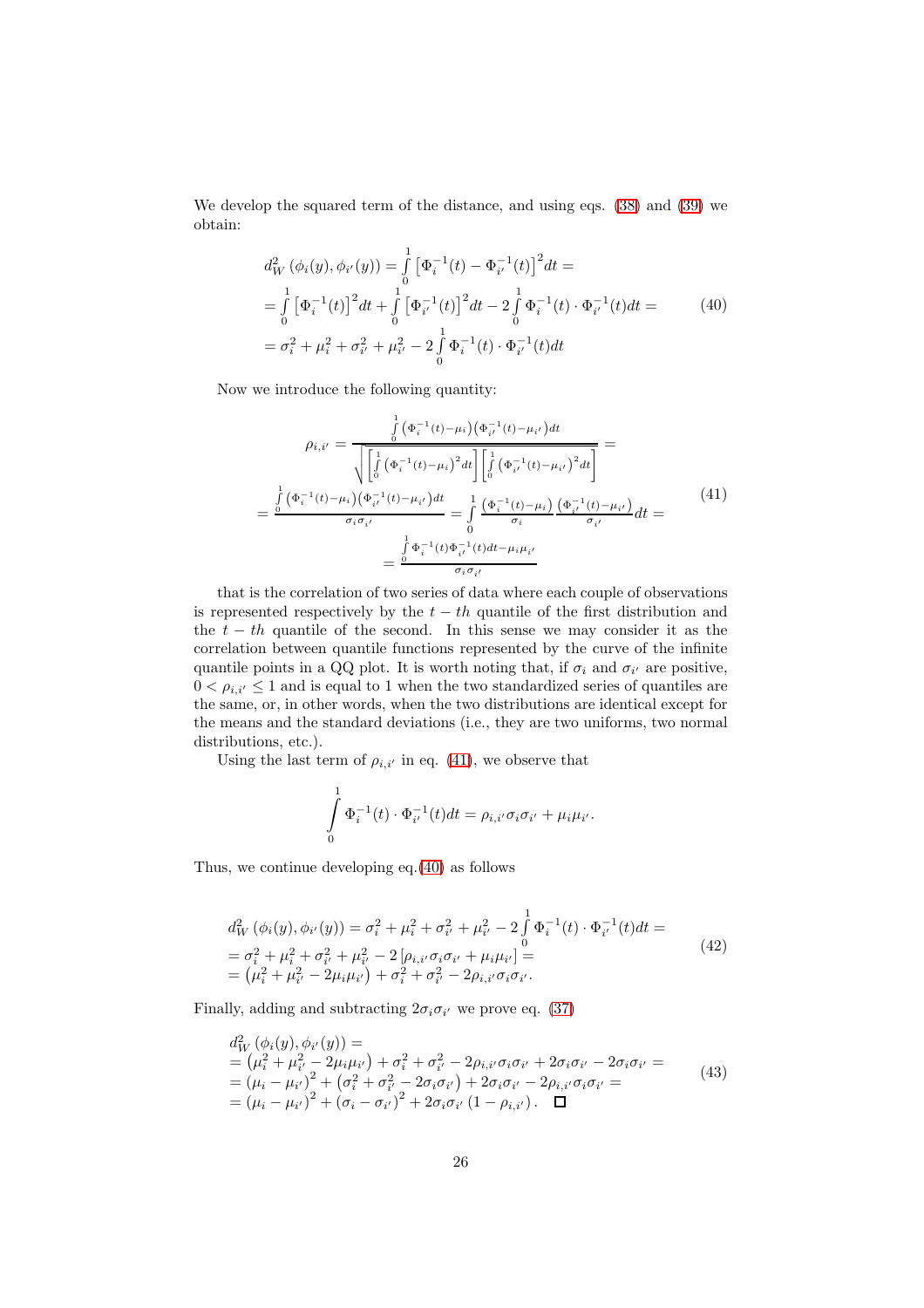#### References

- <span id="page-26-1"></span>[1] Aitchison, J. (1986): The Statistical Analysis of Compositional Data, New York: Chapman Hall.
- <span id="page-26-12"></span>[2] Barrio, E., Matran, C., Rodriguez-Rodriguez, J. and Cuesta-Albertos, J.A. (1999). Tests of goodness of fit based on the L2-Wasserstein distance. *Annals of Statistics* (1999), 27, 1230-1239.
- <span id="page-26-4"></span>[3] Bertrand, P. and Goupil, F. (2000): Descriptive statistics for symbolic data. In: H.H. Bock and E. Diday (Eds.): *Analysis of Symbolic Data: Exploratory Methods for Extracting Statistical Information from Complex Data*. Springer, Berlin, 103–124.
- <span id="page-26-3"></span>[4] Billard, L. and Diday, E. (2003): From the Statistics of Data to the Statistics of Knowledge: Symbolic Data Analysis *Journal of the American Statistical Association, 98, 462, 470-487*
- <span id="page-26-5"></span>[5] Billard, L. (2007): Dependencies and Variation Components of Symbolic Interval–Valued Data. In: P. Brito, P. Bertrand, G. Cucumel, F. de Carvalho (Eds.): *Selected Contributions in Data Analysis and Classification*. Springer, Berlin, 3–12.
- <span id="page-26-2"></span>[6] Billard,L. and Diday, E. (2006): *Symbolic Data Analysis: Conceptual Statistics and Data Mining*,Wiley, Chirchester.
- <span id="page-26-0"></span>[7] Bock, H.H. and Diday, E. (2000): *Analysis of Symbolic Data, Exploratory methods for extracting statistical information from complex data*, Studies in Classification, Data Analysis and Knowledge Organisation, Springer-Verlag.
- <span id="page-26-6"></span>[8] Brito, P. (2007): On the Analysis of Symbolic Data. In: P. Brito, P. Bertrand, G. Cucumel, F. de Carvalho (Eds.): *Selected Contributions in Data Analysis and Classification*. Springer, Berlin, 13–22.
- <span id="page-26-9"></span>[9] Chisini, O. (1929): Sul concetto di media. *Periodico di Matematiche 4, 106-116*.
- <span id="page-26-7"></span>[10] Frühwirth-Schnatter, S. (2006): *Finite mixture and Markov switching models*, Springer.
- <span id="page-26-10"></span>[11] Gibbs, A.L. and Su, F.E. (2002):On choosing and bounding probability metrics. *Intl. Stat. Rev. 7 (3), 419–435*.
- <span id="page-26-11"></span>[12] Gilchrist, W.G. (2000). *Statistical Modelling with Quantile Functions*. Chapman and Hall/CRC.
- <span id="page-26-8"></span>[13] Ginestet, C.E., Simmons, A. and Kolaczyk, E.D. (2012): Weighted Frechet means as convex combinations in metric spaces: Properties and generalized median inequalities. *Statistics & Probability Letters 82 (10), 1859 –1863*.
- <span id="page-26-13"></span>[14] Irpino, A., Lechevallier, Y. and Verde, R. (2006): Dynamic clustering of histograms using Wasserstein metric. In: Rizzi, A., Vichi, M. (eds.) *COMP-STAT 2006*. Physica-Verlag, Berlin, 869–876.